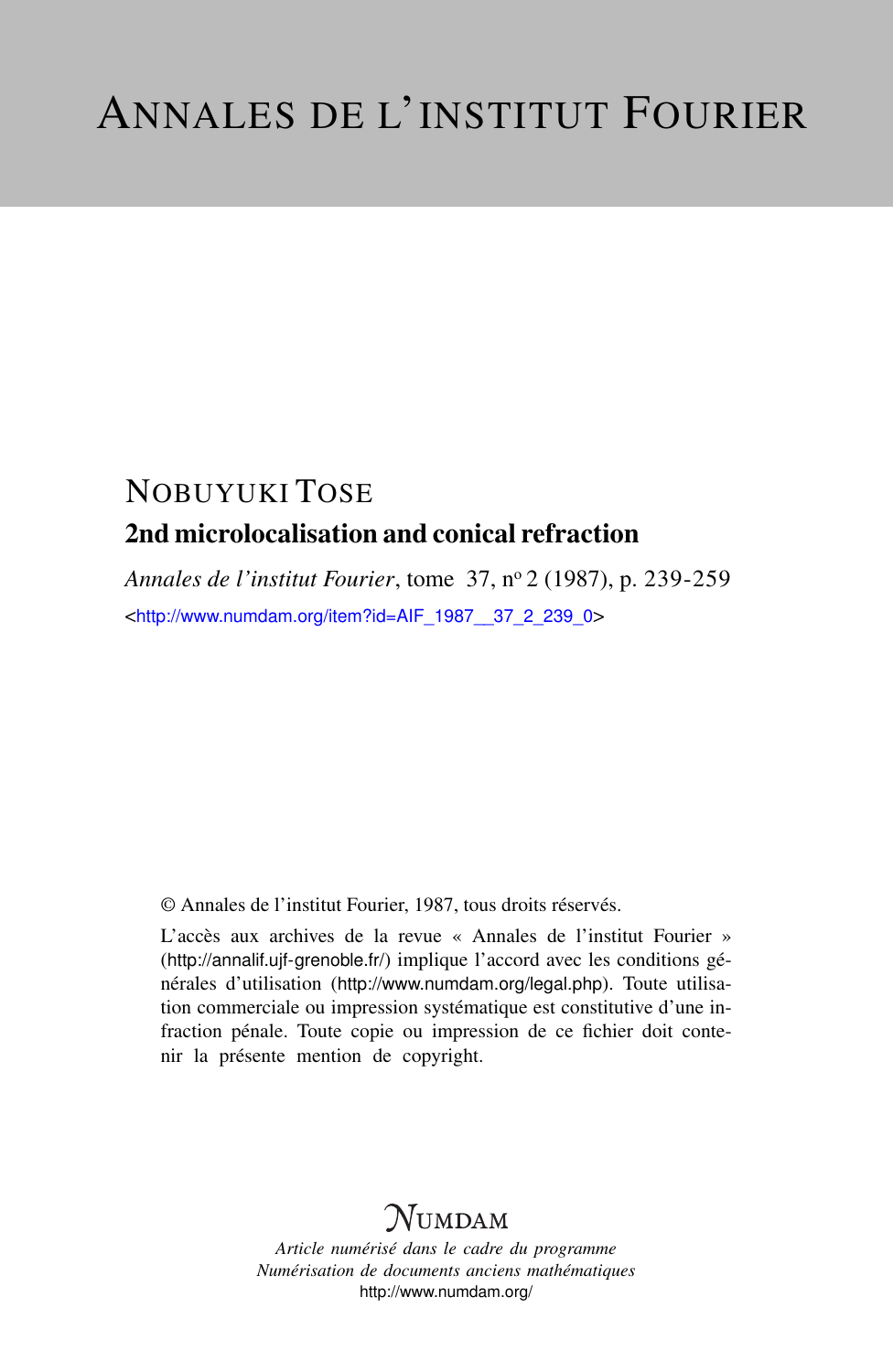Ann. Inst. Fourier, Grenoble 37, 2 (1987), 239-260.

## **2nd MICROLOCALISATION AND CONICAL REFRACTION**

**by Nobuyuki TOSE**

#### **Contents**

- 1. Introduction.
- 2. Preliminary.
	- 2.1. 2-microdifferential operators.
	- 2.2. Bisymplectic Structure of  $T_A^*\tilde{\Lambda}$ .

3. Announcement of the main theorem.

- 3.1. Reduction to microlocal canonical form.
- 3.2. Theorem in invariant form.
- 4. Proof of the main theorem.

Bibliography.

*Key-words :* Second Microlocalisation - Propagation of singularities - Conical refraction.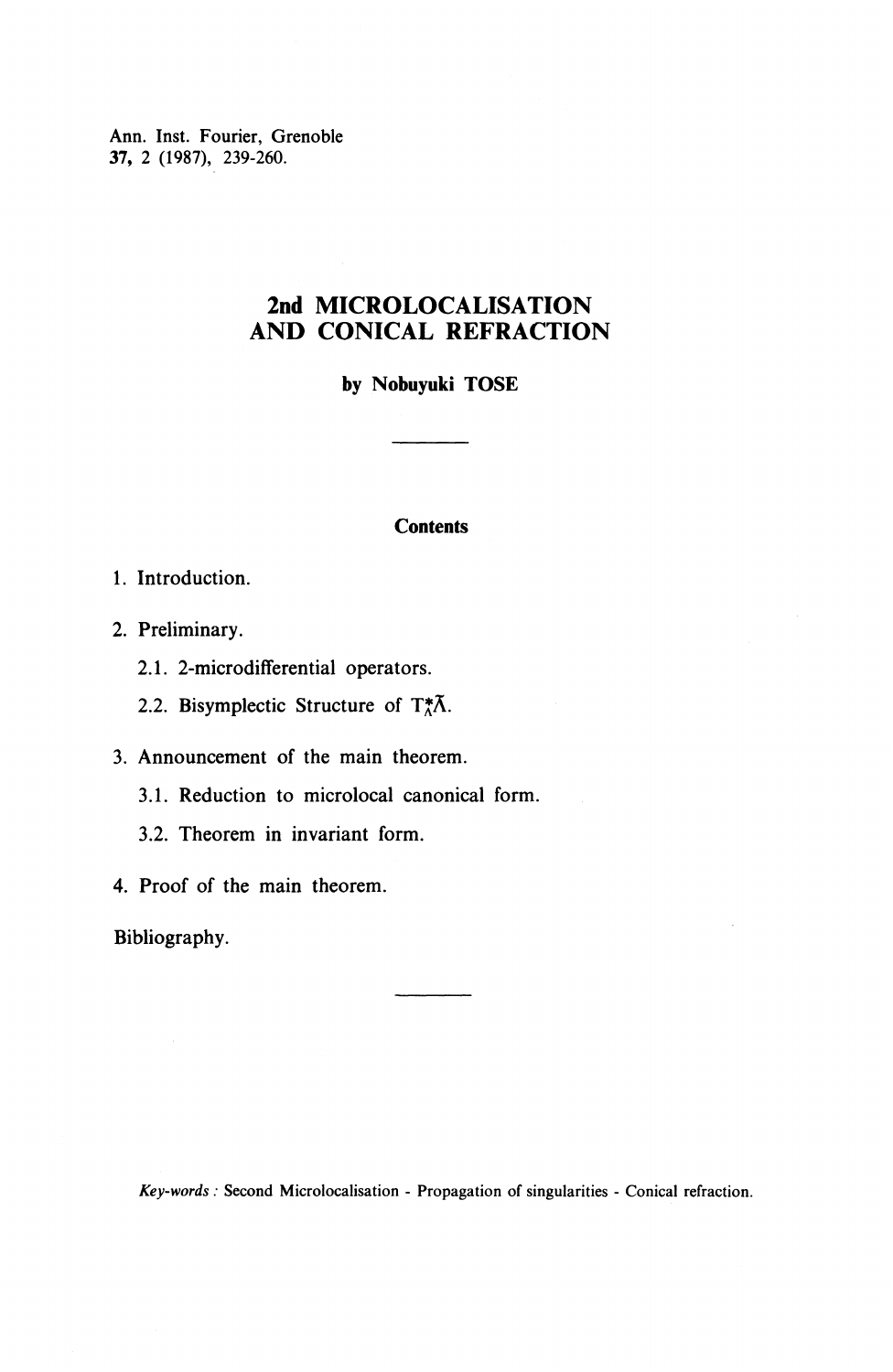#### 240 NOBUYUKI TOSE

#### **1. Introduction.**

The phenomenon of conical refraction has long been observed by physicians : a ray splits into a cone by a biaxial crystal. This fact is attributed by mathematicians to the non-uniformity of the multiplicity of Maxwell equation in the crystal. Microlocal analysis of the conical refraction is studied in  $C^{\infty}$  case by Melrose-Uhlmann [8] and in the real analytic case by Laubin [5], [6].

In this paper, we employ the theory of 2-microlocalisation developed by Kashiwara and Laurent (see [2], [4]) and gain a new insight about the conical refraction.

Explicitly, P is a microdifferential operator defined in a neighborhood of  $\rho_0 \in \sqrt{-1}\hat{\mathbf{T}}^* \mathbf{R}^n$ , which satisfies the following conditions :

(1.1) P has the real principal symbol *p.*

Let 
$$
\Sigma_1 = {\rho \in \sqrt{-1} \mathbf{T}^* \mathbf{R}^n; p(\rho) = 0}
$$
 and  $\Sigma_2 = {\rho \in \Sigma_1; dp(\rho) = 0}.$ 

(1.2)  $\Sigma_2$  is a regular involutory submanifold of codimension  $d \ge 3$ through  $\rho_0$ .

(1.3) Hess  $(p)(p)$  has rank *d* and positivity 1 if  $p \in \Sigma_2$ .

(1.4) P has regular singularities along  $\Sigma_2^C$  in the sense of Kashiwara-Oshima [3], where  $\Sigma_2^C$  denotes a complexification of  $\Sigma_2$  in T\*C".

Our main interest is the propagation of singularities on  $\Sigma_2$  for the equation

(1.5) *Pu =* 0.

First we transform the equation (1.5) into

(1.6) 
$$
P_0 u = (D_1^2 - \sum_{i,j=2}^d A^{ij}(x,D)D_iD_j + (\text{lower}))u = 0
$$

by a real quantized contact transformation, where A<sup>ij</sup> are of order 0 with  $(\sigma(A^{ij}))$  positive definite. This fact is already shown by Melrose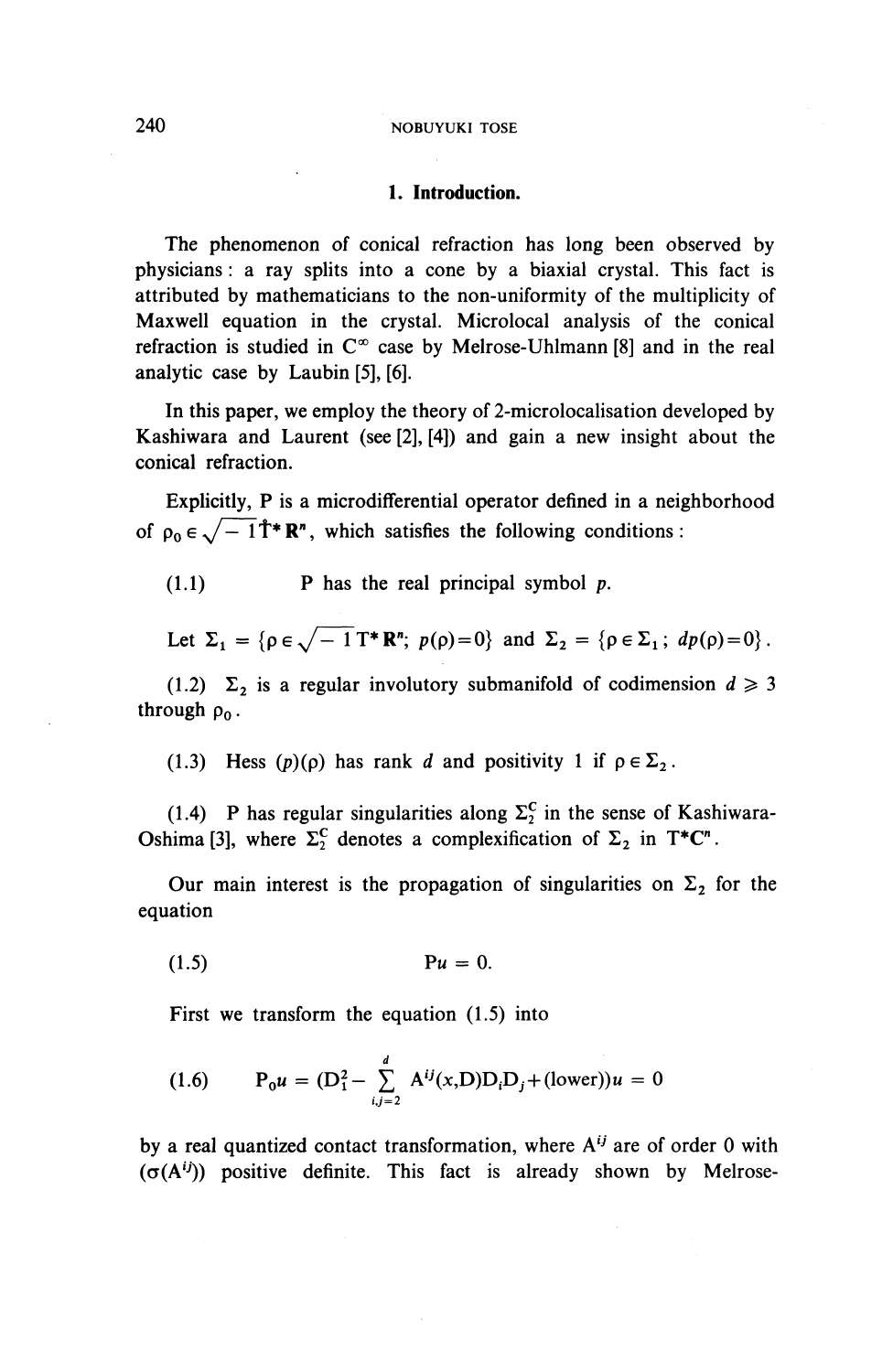Uhlmann [8] and Laubin [5], [6]. We remark that in this case

$$
\Sigma_2 = \Sigma = \{ (x, \sqrt{-1} \xi \, dx) ; \xi_1 = \xi_2 = \cdots = \xi_d = 0 \}.
$$

Secondly we study the equation (1.6) 2-microlocally along  $\Sigma$ . After transforming (1.6) by a suitable quantized homogeneous bicanonical transformation, we give its 2-microlocal canonical form as

$$
(1.7) \t\t D_1 u = 0
$$

defined in a neighborhood of  $(0;\sqrt{-1} dx_{n};\sqrt{-1} dx_{d}) \in T^{*} \Sigma$ . Then we can easily obtain a theorem about the propagation of 2-microlocal singularities and generalize the result of Laubin [5], [6] that treats the propagation of microlocal singularities.

The author would like to express his gratitude to Prof. H. Komatsu for guidance and encouragement. He wishes to dedicate this paper to his grand professor K. Yosida for his 77th birthday.

### **2. Preliminary.**

#### **2.1. 2-microdifferential operators.**

**We** review the theory of 2-microdifferential operators defined by Y. Laurent [4].

Let X be an open subset of  $C^{n+d}$  and T<sup>\*</sup>X be its cotangent bundle. We take a coordinate of X as  $(w, z)$  with  $w \in \mathbb{C}^n$  and  $z \in \mathbb{C}^d$ . Then  $p = (w, z; \theta dw + \zeta dz)$  denotes a point of T\*X with  $\theta \in \mathbb{C}^n$  and  $\zeta \in \mathbb{C}^d$ . T\*X is endowed with the sheaf  $\mathscr{E}_x$  of microdifferential operators defined by Sato-Kawai-Kashiwara [9]. See also Schapira [10] for details about  $\mathscr{E}_X$ .

Hereafter in this section 2.1,  $\Lambda$  is a regular involutory submanifold of  $\mathbf{T}^*X$  (=T\*X\X)

(2.1) 
$$
\Lambda = \{(w, z; \theta dw + \zeta dz) ; \zeta = 0\}.
$$

We identify  $\Lambda$  with a submanifold of  $\Lambda \times \Lambda$  through

$$
T^*X \simeq T^*_XX \times X \, \subset\!\!\!\!\rightarrow T^*X \times X.
$$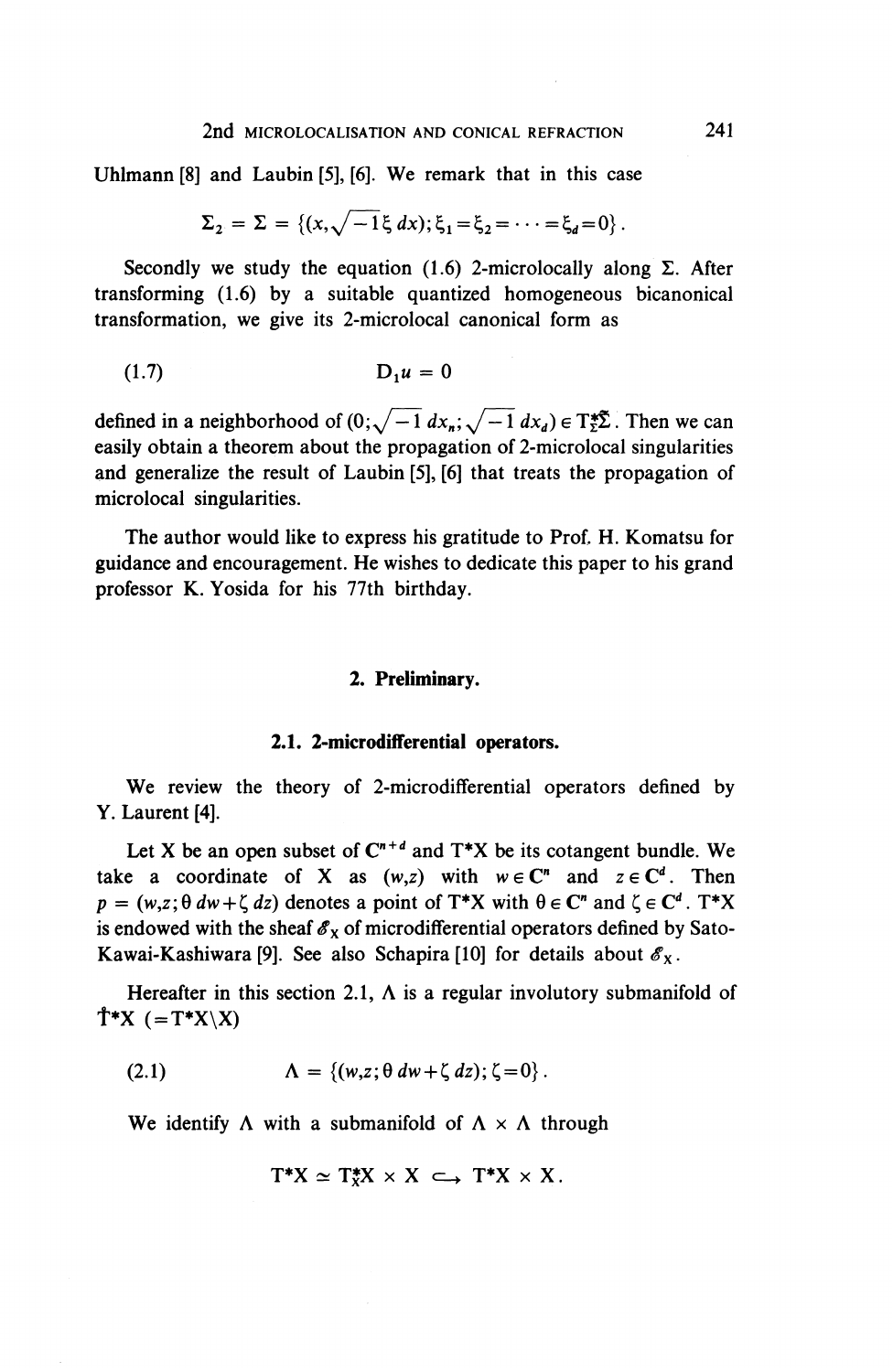By definition,  $\tilde{\Lambda}$  is the union of bicharacteristics of  $\Lambda \times \Lambda$  that pass through  $\Lambda$ . We take a coordinate of  $T_A^*\tilde{\Lambda}$  as  $(w,z;\theta dw;z^* dz)$  with  $(w,z; \theta dw) \in \Lambda$  and  $z^* \in \mathbb{C}^d$ .

The sheaf  $\mathscr{E}_{\Lambda}^{2,\infty}$  of 2-microdifferential operators of infinite order is constructed  $T^*_A \tilde{\Lambda}$  by Y. Laurent [4].

**DEFINITION** 2.1. - For an open subset U of  $T_A^*\tilde{\Lambda}$ , a formal sum  $\sum_{(i, j) \in \mathbb{Z}^2} P_{ij}(w, z, D_w, D_z)$  belongs to  $\mathscr{E}_{\Lambda}^{2, \infty}(U)$  if and only if the following *conditions are satisfied :*

(2.2)  $P_{ii}(w,z,\theta,z^*)$  is holomorphic on U and is homogeneous of order *j* with respect  $(\theta, z^*)$  and order *i* with respect to  $z^*$ .

(2.3) For any compact subset K of U, there exists a positive number  $C_K$ . *For any positive*  $\varepsilon$  *and a compact subset* **K**, we can take a positive number  $C_{\varepsilon}$   $\kappa$ *such that*

$$
\sup_{K} |P_{i,i+k}| \leq \begin{cases} C_{\varepsilon,K} \varepsilon^{i+k} / i! \, k! & (i,k \geq 0) \\ C_{\varepsilon,K}^{-k} \varepsilon^{i} (-k)! / i! & (i \geq 0, k < 0) \\ C_{\varepsilon,K} \varepsilon^{k} C_{K}^{-i} (-i)! / k! & (i < 0, k \geq 0) \\ C_{K}^{-i-k} (-i)! (-k)! & (i, k < 0). \end{cases}
$$

Y. Laurent also defined the sheaf  $\mathscr{E}_{\Lambda}^{2, (r, 1)}$  of 2-microdifferential operators of finite order of type  $(r,1)$ .

**DEFINITION 2.2.** - Let U be an open subset of  $T_A^*\tilde{\Lambda}$  and P be an element **DEFINITION** 2.2.  $-$  *Let* U *be an open subset of*  $T_{\Lambda}^*$  *of*  $\mathscr{E}_{\Lambda}^{2, (r,1)}(U)$ *. For*  $r(>1) \in \mathbb{Q} \cup \{\infty\}$  *and*  $(i_0, j_0) \in \mathbb{Z}^2$ 

$$
P = \sum_{(i,j)} P_{ij}(w, z, D_z, D_w) \in \mathscr{E}_{\Lambda}^{2, (r, 1)}[i_0, j_0]
$$

*if and only if*

(2.4) 
$$
P_{ij} \equiv 0 \text{ if } \frac{1}{r} i + (j - i) > \frac{1}{r} i_0 + (j_0 - i_0) \text{ or } j > j_0.
$$

*We put*

(2.5) 
$$
\mathscr{E}_{\Lambda}^{2,(r,1)} = \bigcup_{i,j} \mathscr{E}_{\Lambda}^{2,(r,1)}[i,j].
$$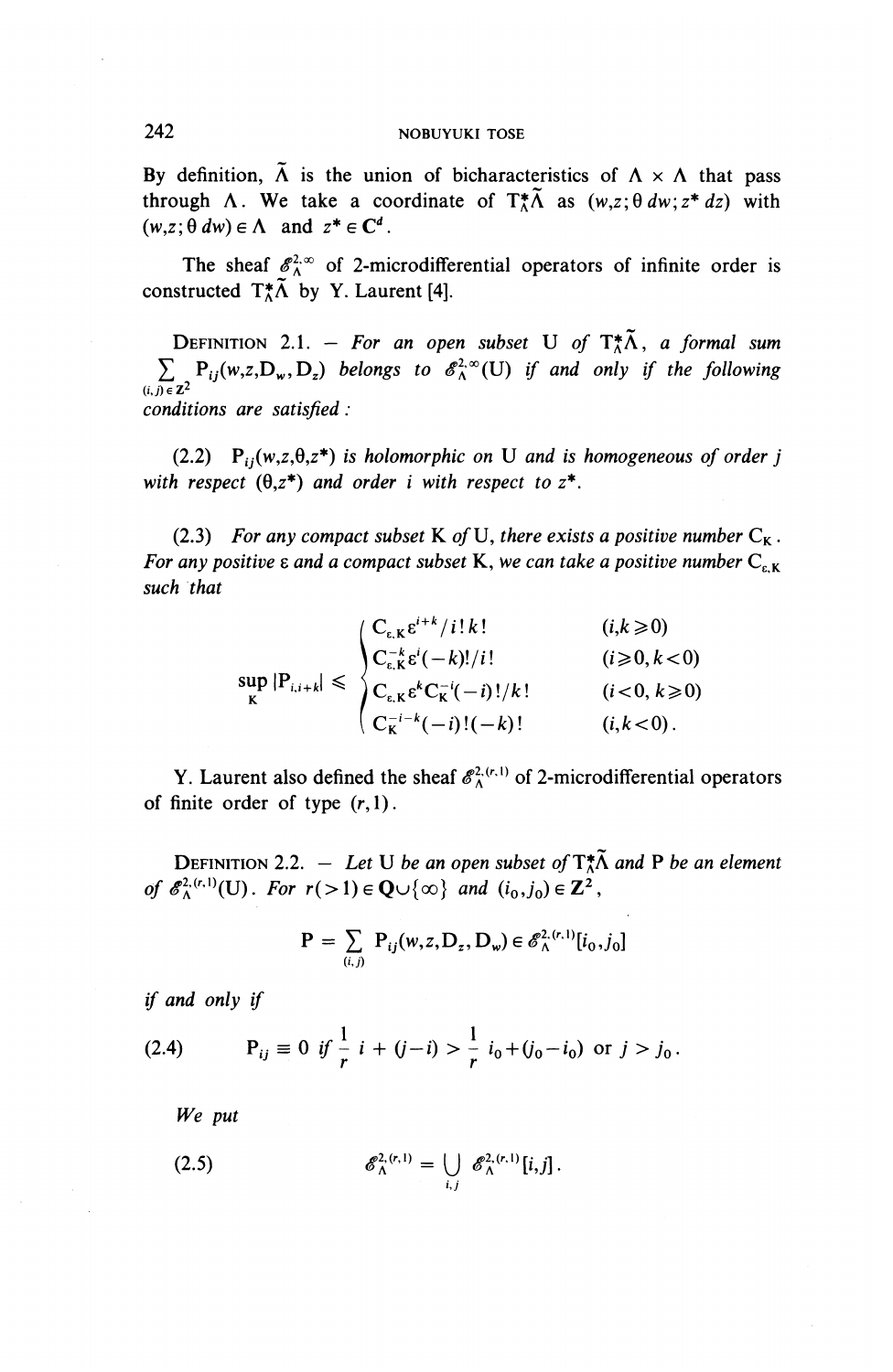For an element of  $\mathscr{E}_{\Lambda}^{2, (r,1)}$ , the principal symbol of type  $(r,1)$  is defined by

(2.6) 
$$
\sigma_{\Lambda}^{(r,1)}(\mathbf{P}) = \mathbf{P}_{i_0, j_0},
$$

*where* **P** is not a section of  $\mathscr{E}_{\Lambda}^{\lambda_r(r,1)}[i,j]$  that is strictly smaller than  $\mathscr{E}_{\Lambda}^{\lambda_r(r,1)}[i_0,j_0]$ .

See Y. Laurent [4], for details about 2-microdifferential operators.

### **2.2. Bisymplectic structure of**  $T_A^*\tilde{\Lambda}$ **.**

Y. Laurent introduced in [4] the transformation theory for 2-microdifferential operators, which is wider than the quantized contact transformation. **We** review the notion of quantized bicanonical transformation in this § 2.2.

Let X be a complex manifold and  $\Lambda$  be a regular involutory submanifold in  $T^*X$ . The regular involutory submanifold in (2.1) is denoted by  $\Lambda_0$  in § 2.2. We identify  $\Lambda$  with a submanifold of  $\Lambda \times \Lambda$  in the same way as § 2.1. Then  $\tilde{\Lambda}$  is the union of all bicharacteristic leaves of  $\Lambda \times \Lambda$  issued from A.

 $T_A^* \tilde{\Lambda}$  has a canonical 1-form  $\omega_{\Lambda} = p^{-1} \omega_X$ . Here  $p : T_A^* \tilde{\Lambda} \to \Lambda \to T^*X$ and  $\omega_X$  is the canonical 1-form of T\*X. In case  $\Lambda = \Lambda_0$ ,  $\omega_A$  is expressed by coordinates as

(2.7) (OA= ^9,rfw,. 7=1

We also define the canonical 2-form  $\Omega_{\Lambda} = d\omega_{\Lambda}$ .

 $\Omega_{\Lambda}$  endows a scalar product on T(T<sup>\*</sup>A). We put its kernel as  $T_{rel}(T_{\Lambda}^*\tilde{\Lambda})$ . We define an exact sequence

(2.8) 
$$
0 \to T_{\text{rel}} T_{\Lambda}^* \tilde{\Lambda} \to T T_{\Lambda}^* \tilde{\Lambda} \to \tilde{T} T_{\Lambda}^* \tilde{\Lambda} \to 0
$$

and its dual

$$
(2.9) \t\t 0 \leftarrow T_{\text{rel}}^* T_{\Lambda}^* \tilde{\Lambda} \leftarrow T^* T_{\Lambda}^* \tilde{\Lambda} \leftarrow \tilde{T}^* T_{\Lambda}^* \tilde{\Lambda} \leftarrow 0.
$$

We can take a section  $\omega'_{\Lambda}$  of  $T^*_{rel}T^*_{\Lambda}$  canonically, which is called the relative canonical 1-form and constructed in the following way. We also define the relative 2-form  $\Omega'_{\Lambda} = d\omega'_{\Lambda}$ . We can show

(2.10) 
$$
\widetilde{T}^*(T^*_\Lambda \widetilde{\Lambda}) \simeq (T^*_\Lambda \Lambda \times \Lambda) \underset{\Lambda}{\times} T^*_\Lambda \widetilde{\Lambda}.
$$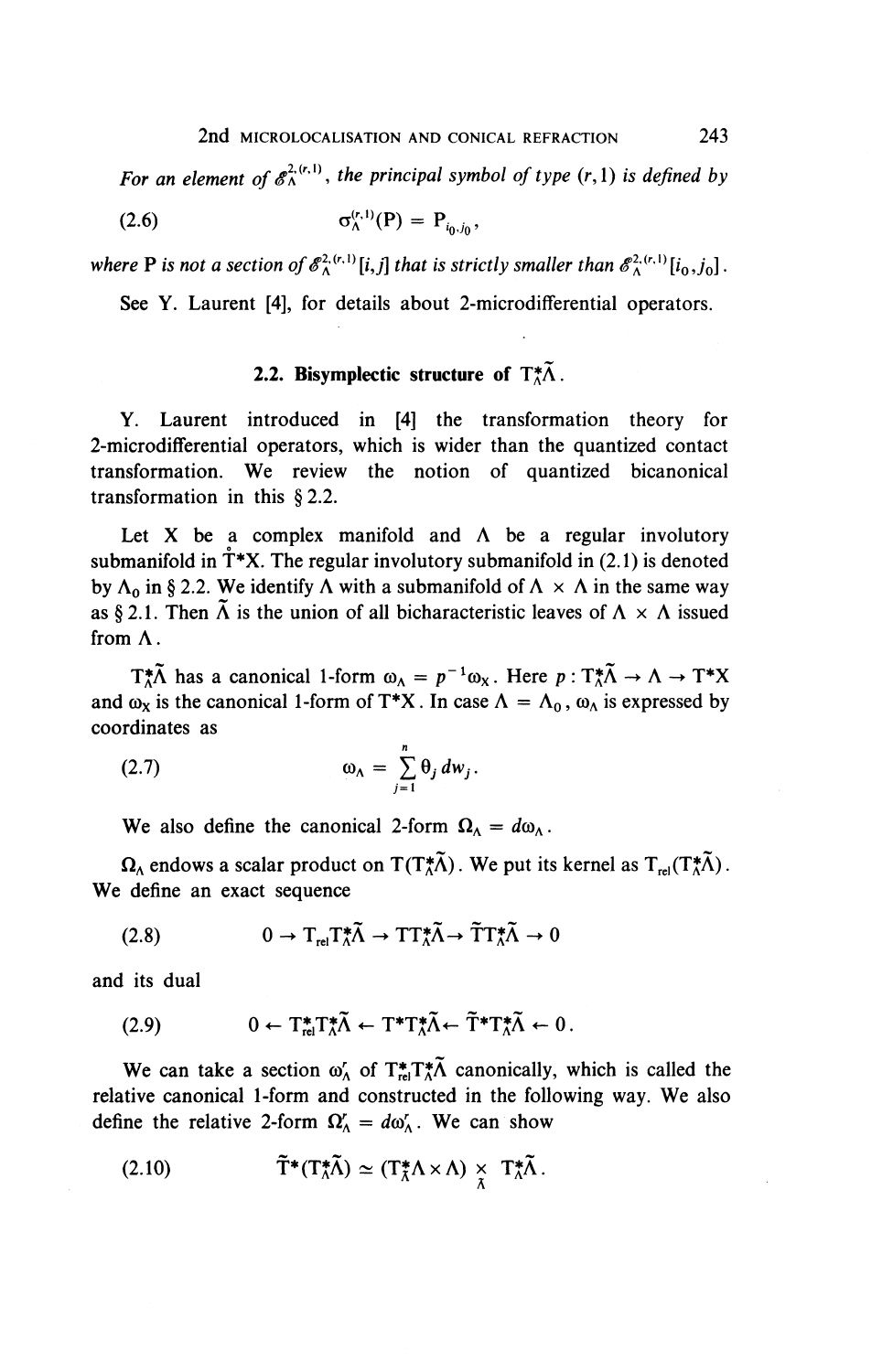See Lemma 2.9.8 of Y. Laurent [4]. On the other hand we derive the diagram

(2.11)  
\n
$$
(T_{\lambda}^{*}\Lambda \times \Lambda) \times \Lambda
$$
\n
$$
\downarrow \qquad \qquad 0
$$
\n
$$
\downarrow \qquad \qquad 0
$$
\n
$$
0 \to T^{*}\Lambda \to (T^{*}\Lambda \times \Lambda) \times \Lambda \to T^{*}\Lambda \to 0
$$
\n
$$
\downarrow \qquad \qquad \downarrow
$$
\n
$$
0 \to T_{\Lambda}^{*}\tilde{\Lambda} \to (T_{\Lambda}^{*}\tilde{\Lambda}) \times \Lambda \to T^{*}\Lambda \to 0
$$
\n
$$
\downarrow \qquad \qquad \downarrow
$$
\n
$$
0 \qquad \qquad 0
$$

from  $\tilde{\Lambda} \underset{\Lambda \curvearrowleft \Lambda}{\longrightarrow} \Lambda \times \Lambda$ 

By (2.11) we get the exact sequence on  $\Lambda$ :

$$
(2.12) \t 0 \to (T_{\Lambda}^* \Lambda \times \Lambda) \underset{\Lambda}{\times} \Lambda \to T^* \Lambda \to T_{\Lambda}^* \tilde{\Lambda} \to 0.
$$

Moreover from  $T^*_{\Lambda} \tilde{\Lambda} \to \Lambda$ , the injection

(2.13) 
$$
(T^*\Lambda) \underset{\Lambda}{\times} T^*_{\Lambda} \tilde{\Lambda} \to T^*T^*_{\Lambda} \tilde{\Lambda}
$$

follows. After all, we have the diagram

$$
0
$$
\n
$$
\downarrow
$$
\n
$$
0 \to T_{\lambda}^{*}\Lambda \times \Lambda \underset{\Lambda}{\times} T_{\lambda}^{*}\tilde{\Lambda} \to T^{*}\Lambda \underset{\Lambda}{\times} T_{\lambda}^{*}\tilde{\Lambda} \to T_{\lambda}^{*}\tilde{\Lambda} \times T_{\lambda}^{*}\tilde{\Lambda} \to 0
$$
\n
$$
(2.14)
$$
\n
$$
0 \to T_{\lambda}^{*}\Lambda \times \Lambda \times T_{\lambda}^{*}\tilde{\Lambda} \to T^{*}T_{\lambda}^{*}\tilde{\Lambda} \longrightarrow T_{\text{rel}}^{*}T_{\lambda}^{*}\tilde{\Lambda} \to 0
$$

and derive the injective morphism

(2.15) 
$$
T_{\Lambda}^{*}\tilde{\Lambda} \times T_{\Lambda}^{*}\tilde{\Lambda} \to T_{\text{rel}}^{*}T_{\Lambda}^{*}\tilde{\Lambda}.
$$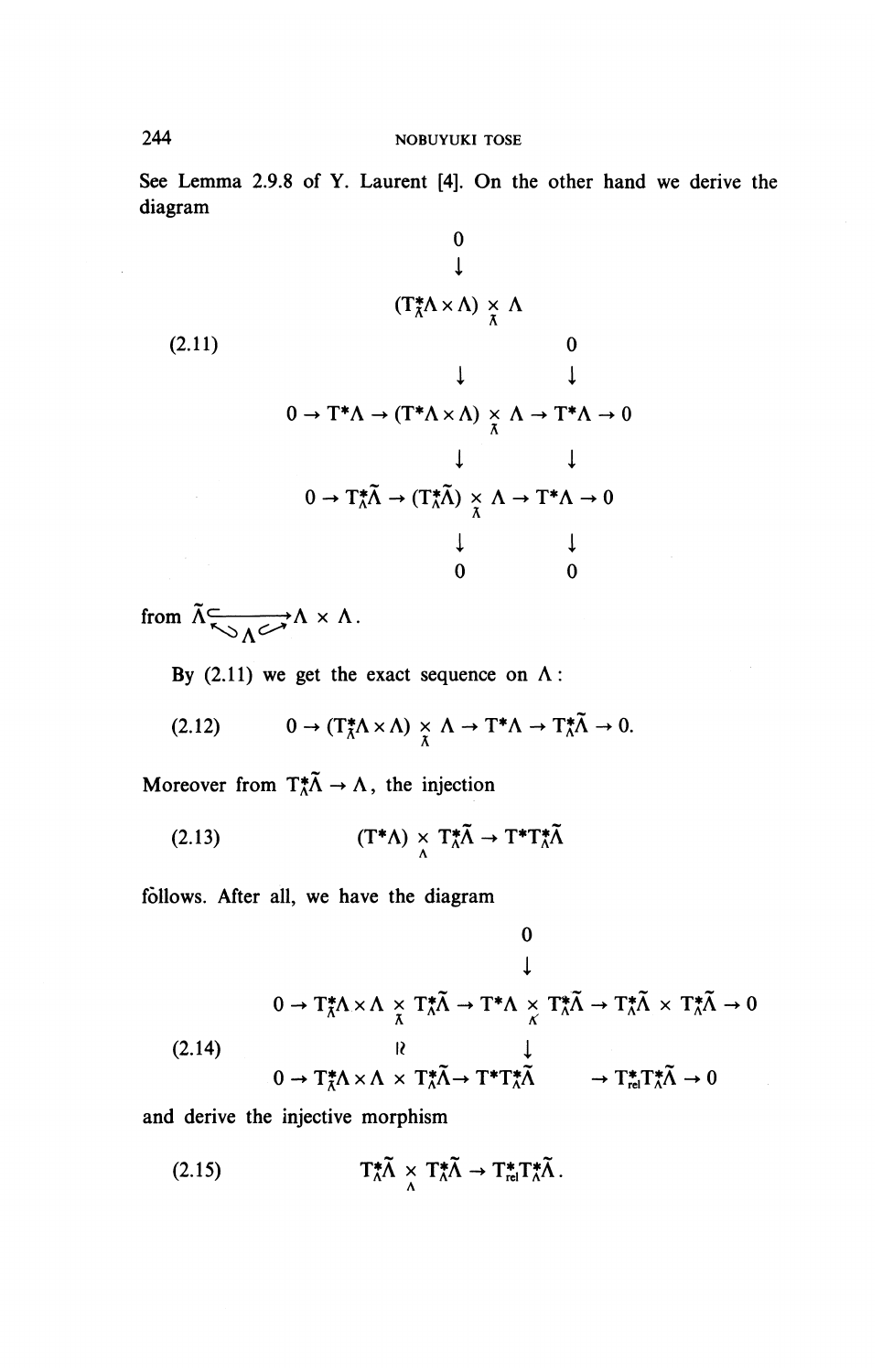By composing (2.15) with the diagonal injection  $T^*_{\Lambda} \tilde{\Lambda} \to T^*_{\Lambda} \tilde{\Lambda} \times T^*_{\Lambda} \tilde{\Lambda}$ , we obtain

(2.16) 
$$
\omega'_{\Lambda}: T^*_{\Lambda} \widetilde{\Lambda} \to T^*_{rel} T^*_{\Lambda} \widetilde{\Lambda},
$$

which defines the relative canonical 1-form of  $T_A^*\tilde{\Lambda}$ . In case  $\Lambda = \Lambda_0$ ,  $\omega_{\Lambda}$  is expressed by coordinates as

$$
\omega'_{\Lambda} = \sum_{j=1}^d z_j^* dz_j.
$$

See § 2.9.4 of Y. Laurent [4] for details about  $\omega'_\Lambda$ .

The relative canonical 2-form  $\Omega_{\Lambda}^r$  induces an isomorphism

(2.18) 
$$
H'_{\Lambda}: T_{rel}^*T_{\Lambda}^*\tilde{\Lambda} \to T_{rel}T_{\Lambda}^*\tilde{\Lambda}.
$$

For a function defined on an open subset U of  $T_A^*\tilde{\Lambda}$ , we put

$$
H'_f = H'_\Lambda(\overline{df}).
$$

Here  $\overline{df}$  is the image of  $df$  by  $T^*T^*_\Lambda \to T^*_{rel}T^*_\Lambda \tilde{\Lambda}$ . H<sub>f</sub> defines a section of  $T_{rel}^*\tilde{\Lambda}$  and gives a vector field on U. H<sub>f</sub> is called the relative Hamiltonian vector field of f. In case  $\Lambda = \Lambda_0$ , it is written as

(2.20) 
$$
H'_f = \sum_{j=1}^d (\partial f/\partial z_j^* \cdot \partial/\partial z_j - \partial f/\partial z_j \cdot \partial/\partial z_j^*).
$$

Let M be a real analytic manifold with its complexification X and  $\Sigma$  be a regular involutory submanifold of  $\hat{\mathsf{T}}_{\mathsf{M}}^* X$  with its complexification  $\Lambda$ .  $\tilde{\Sigma}$  is the union of all bicharacteristics of  $\Lambda$  that pass through  $\Sigma$  and called a partial complexification of  $\Sigma$ . T<sup>\*</sup> $\overline{\Lambda}$  is a natural complexification of T<sup>\*</sup> $\overline{\Sigma}$ . Thus real bisymplectic structure is induced on  $T^*_{\Sigma}$  from  $T^*_{\Lambda}$ . We can define the relative Hamiltonian vector field for a function defined on an open set of  $T_{\Sigma}^{*}\tilde{\Sigma}$ .

Hereafter we restrict ourselves to the case  $\Lambda = \Lambda_0$ .

 $T^*_A \tilde{\Lambda}$  has the following two  $C^*$  actions. Let  $\lambda \in C^*$ .

(2.21) (H^Z\*) ^ (w,z,5i9^z\*).

(2.22)  $(w,z,\theta,z^*) \rightarrow (w,z,\theta,\lambda z^*)$ .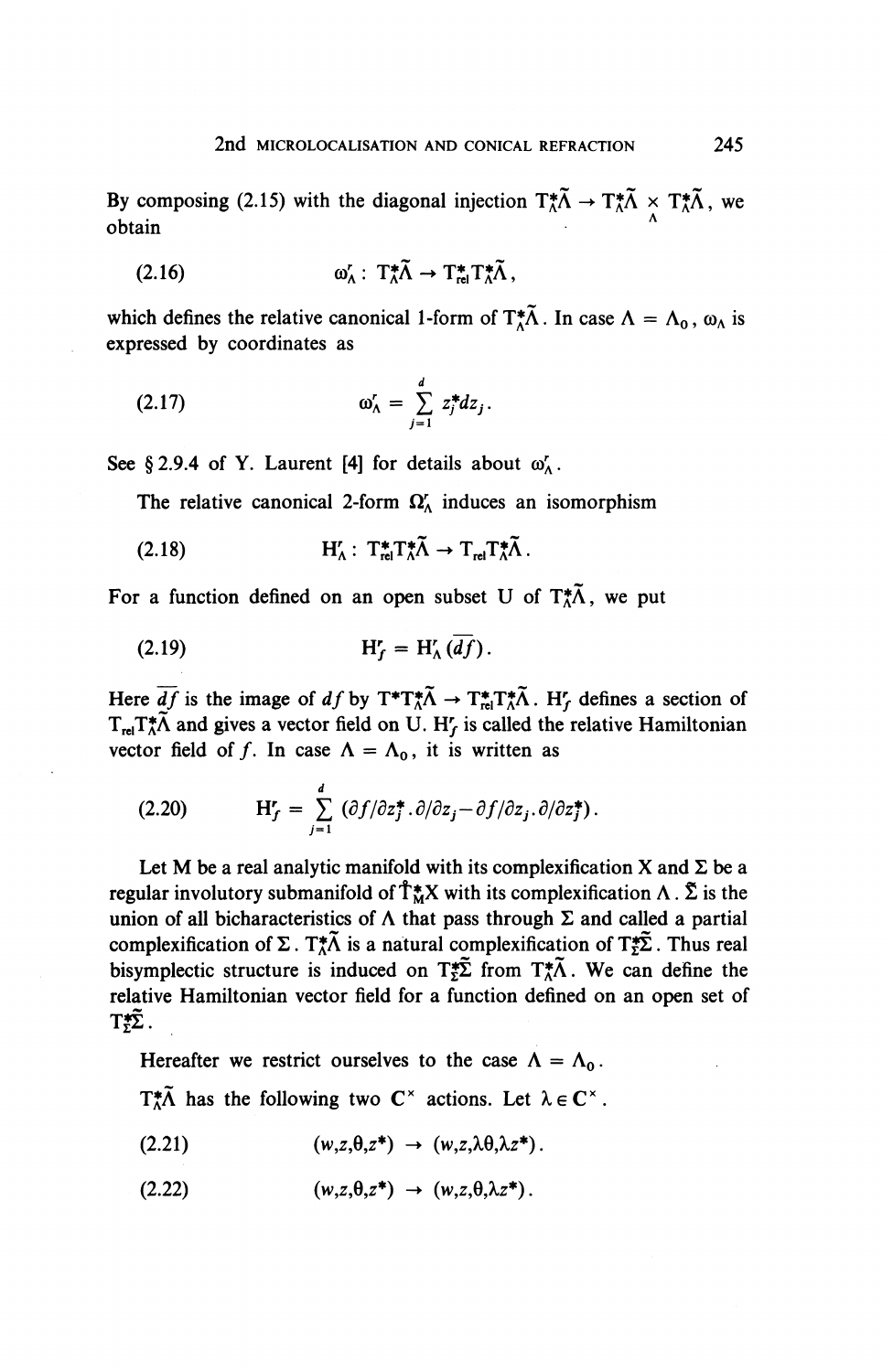Suppose that the map

 $\phi: U \rightarrow U'$ 

between open sets U and U' of  $\hat{\mathsf{T}}_{\Lambda}^*\tilde{\Lambda}$  reserves the two C<sup>x</sup> actions and satisfies

(2.23) **(p\*: 0^=^.**

Then

$$
\phi^*:\:T^*T^*_\Lambda\widetilde{\Lambda} \underset{T^*_\Lambda\Lambda}{\times} U' \to T^*T^*_\Lambda\widetilde{\Lambda} \underset{T^*_\Lambda\Lambda}{\times} U
$$

induces the morphism

$$
\phi^*:\; T_{\textup{rel}}^*T_\Lambda^* \widetilde{\Lambda} \underset{T_\Lambda^*\Lambda}{\times} \mathrm{U}' \to T_{\textup{rel}}^*T_\Lambda^* \widetilde{\Lambda} \underset{T_\Lambda^*\Lambda}{\times} \mathrm{U}\,.
$$

Moreover we assume

(2.24) (p^Q^Q^.

Then  $\varphi$  is called a homogeneous bicanonical transformation.

Associated with  $\varphi$ , we can construct a ring isomorphism

 $\Phi : \mathscr{E}_{\Lambda}^{2,(r,1)}|_{U} \rightarrow \mathscr{E}_{\Lambda}^{2,(r,1)}|_{U'}$  $(2)$ 

and

(2.26) 
$$
\Phi : \mathscr{E}_{\Lambda}^{2,\infty}|_{U} \rightarrow \mathscr{E}_{\Lambda}^{2,\infty}|_{U'},
$$

which is called the quantized homogeneous bicanonical transformation associated with  $\varphi$ .

 $\Phi$  satisfies the following properties :

(2.27) ^(^^^M)^^^<sup>0</sup> ^].

(2.28) 
$$
\sigma_{\Lambda}^{(r,1)}(\Phi(P)) = \sigma_{\Lambda}^{(r,1)}(P) \circ \varphi^{-1}
$$

for any  $P \in \mathscr{E}_{\Lambda}^{2,(r,1)}$ .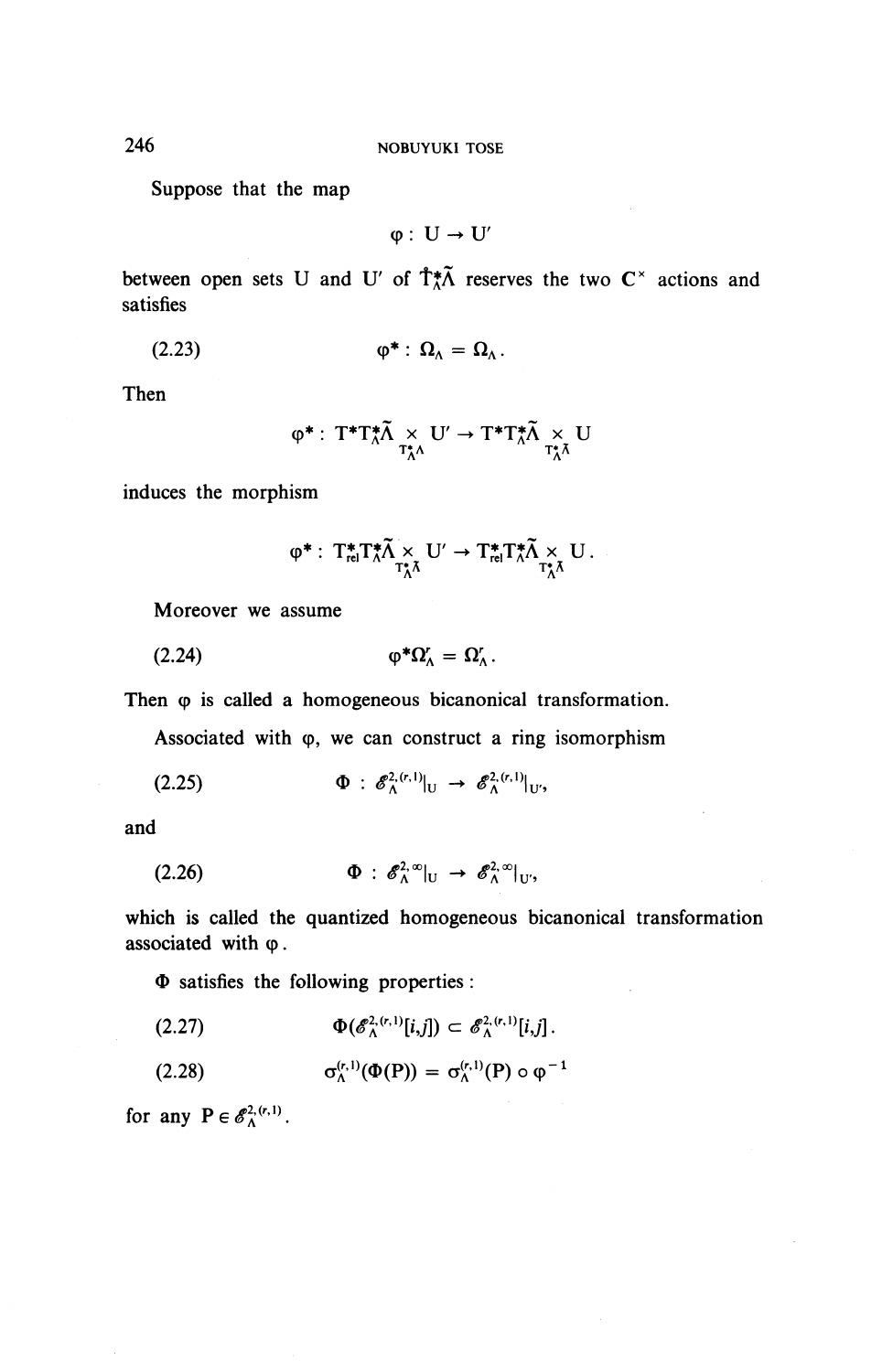#### **3. Announcement of the main theorem.**

#### **3.1. Reduction to microlocal canonical form.**

Let P be a microdifferential operator defined in a neighborhood of  $\rho_0 \in \sqrt{-1}$   $\mathring{T}^* \mathbb{R}^n$  which satisfies the conditions (1,1), (1.2), (1.3) and (1.4). As mentioned in the introduction, by Laubin [5], [6] and Melrose-Uhlmann [8] we can find a real quantized contact transformation that transforms the equation  $Pu = 0$  into

(3.1) 
$$
P_0 u = {D_1^2 - \sum_{i,j=2}^d A^{ij}(x,D)D_iD_j + \text{(lower order)}} u = 0
$$

defined in a neighborhood of  $\rho_0 = (0, \sqrt{-1} dx_n) \in \sqrt{-1}T^*R^n$ .

Here we assume that

$$
(3.2) \t{A^{ij}\} are of order 0
$$

and

(3.3) 
$$
(\sigma(A^{ij}))_{2 \le i, i \le d}
$$
 is positive definite.

We study the 2-microlocal structure of the solutions of (3.1). We take a regular involutory submanifold  $\Sigma$  of  $\sqrt{-1}\mathring{T}^* \mathbb{R}^n$  as

(3.4) 
$$
\Sigma = \{ (x, \sqrt{-1}\xi \, dx); \xi_1 = \cdots = \xi_d = 0 \}
$$

and a complexification of  $\Sigma$  in  $\mathring{T}^*C^n$  as

(3.5) 
$$
\Lambda = \{(z,\zeta dz); \zeta_1 = \cdots = \zeta_d = 0\}.
$$

**We** assume by (1.4)

(3.6) P<sub>0</sub> has regular singularities along  $\Lambda$  in the sense of Kashiwara-Oshima [3].

We regard  $\Sigma$  as a submanifold of  $\Lambda$  and define  $\tilde{\Sigma}$  as the union of all bicharacteristics of  $\Lambda$  that pass through  $\Sigma$ .

We take a coordinate of  $T_{z}^{*}\tilde{\Sigma}$  as  $(x;\sqrt{-1}\xi'' dx'';\sqrt{-1}x'^* dx')$  with We take a coordinate of  $\mathbf{I}_{\Sigma}^{\mathbf{z}}\mathbf{\Sigma}$  as  $(x; \sqrt{-1}\xi'' dx'') \in \Sigma$  and  $x'^* = (x_1^*, \dots, x_d^*) \in \mathbb{R}^d$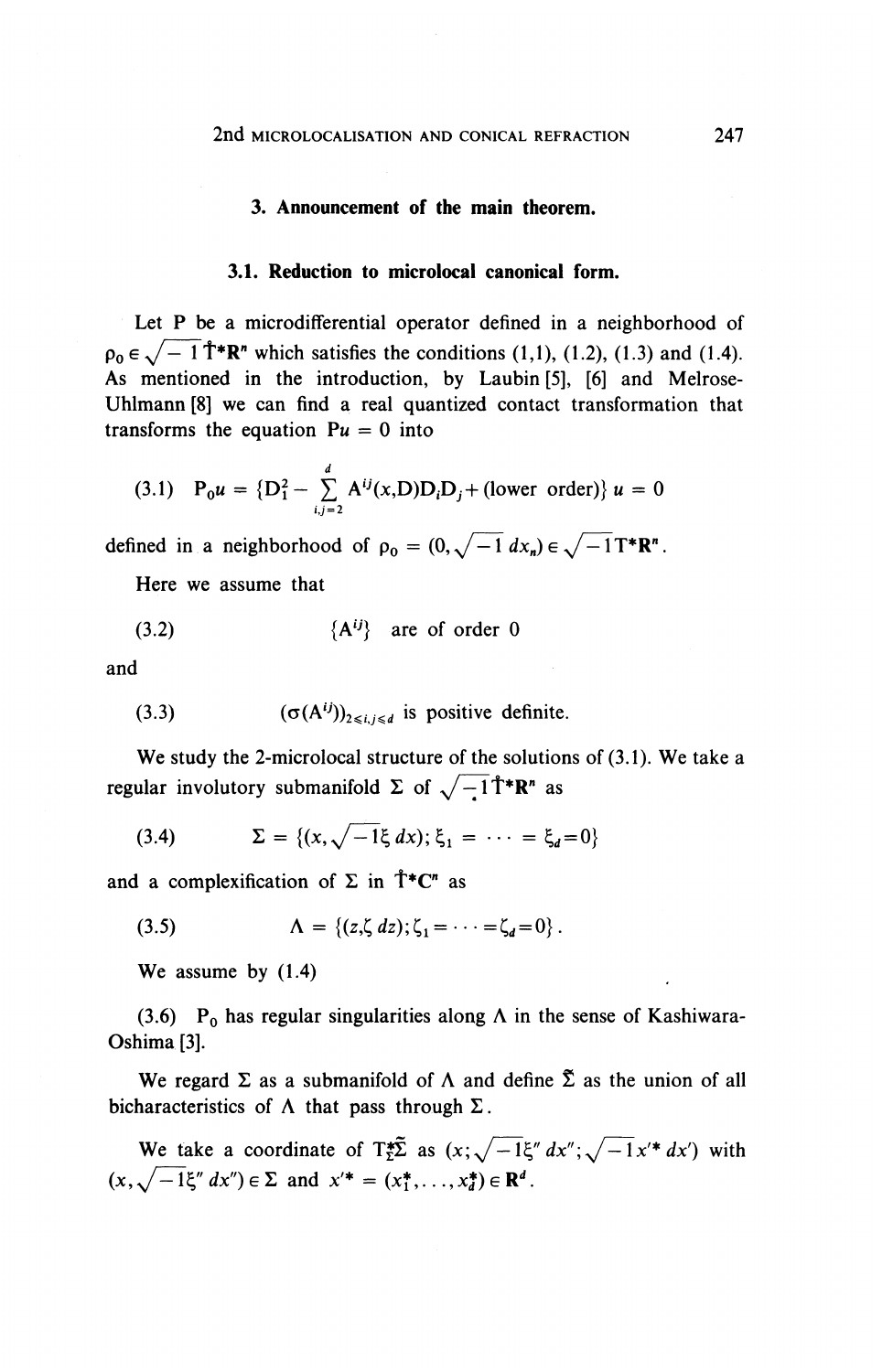For a function f defined on a neighborhood of a point of  $T_{\tau}^{*}\tilde{\Sigma}$ , we define a relative Hamilton vector field of  $f$  by

(3.7) 
$$
H'_f = \sum_{j=1}^a (\partial f/\partial x_j^*, \partial/\partial x_j - \partial f/\partial x_j, \partial/\partial x_j^*)
$$

 $\overline{ }$ 

which is canonically defined from the bisymplectic structure of  $T^*_{\Sigma}$ . See § 3.2 for  $H'_f$ .

On T $\sharp \tilde{\Sigma} \setminus \Sigma$ , the sheaf  $\mathscr{C}_{\Sigma}^2$  of 2-microfunctions is defined. The sheaf  $\mathscr{C}_{\Sigma}^2$  is used to study properties of microfunctions defined on  $\Sigma$  more precisely. Explicitly, there exists the sheaf  $\mathscr{B}_{\Sigma}^2$  of 2-hyperfunctions on  $\Sigma$ , which relates  $\mathscr{C}_{\Sigma}^{\perp}$  and  $\mathscr{C}_{\mathbb{R}^{n}|\Sigma}$  by the exact sequences  $(\pi_{\Sigma} : T_{\Sigma}^{\pm} \Sigma \setminus \Sigma \to \Sigma)$ 

(3.8) 
$$
0 \to \mathscr{C}_{\Sigma}|_{\Sigma} \to \mathscr{B}_{\Sigma}^2 \to \pi_{\Sigma^*} \mathscr{C}_{\Sigma}^2 \to 0
$$

and

(3.9) 
$$
0 \to \mathscr{C}_{\mathbb{R}^n}|_{\Sigma} \to \mathscr{B}_{\Sigma}^2.
$$

Here  $\mathscr{C}_{\Sigma}$  denotes the sheaf of microfunctions with holomorphic parameters  $(z_1, \ldots, z_d)$ .

Moreover there exists canonical spectral map

$$
(3.10) \t\t\t sp_{\Sigma}^2: \pi_{\Lambda}^{-1}\mathscr{B}_{\Sigma}^2 \to \mathscr{C}_{\Sigma}^2.
$$

We denote for  $u \in \mathscr{B}_{\Sigma}^2$ .

$$
\mathrm{SS}_{\Sigma}^2(u) = \mathrm{supp} \left( \mathrm{Sp}_{\Sigma}^2(u) \right),
$$

which is called 2-singular spectrum of  $u$  along  $\Sigma$ .

For details about 2-microfunctions, see Kashiwara-Laurent [2].

Now we announce our main theorem.

THEOREM 3.1. — *For a microfunction solution u of (3 A) under the assumptions* (3.2), (3.3) *and* (3.6),

$$
(3.12) \quad \text{SS}_{\Sigma}^{2}(u) \subset \left\{ (x; \sqrt{-1} \xi''; \sqrt{-1} x'^{*}) \in \mathring{\mathcal{T}}_{\Sigma}^{*} \Sigma ; f_{0} = 0 \right\}.
$$

*Moreover,*

(3.13)  $SS_{\Sigma}^2(u)$  is invariant under  $H'_{f_0}$ . *Here*  $f_0 = \sigma_{\Lambda}^{(\infty,1)}(P_0) = x_1^{*2} - \sum_{i,j=2}^d \sigma(A^{ij})(x,\xi'=0,\xi'')x_i^*x_j^*.$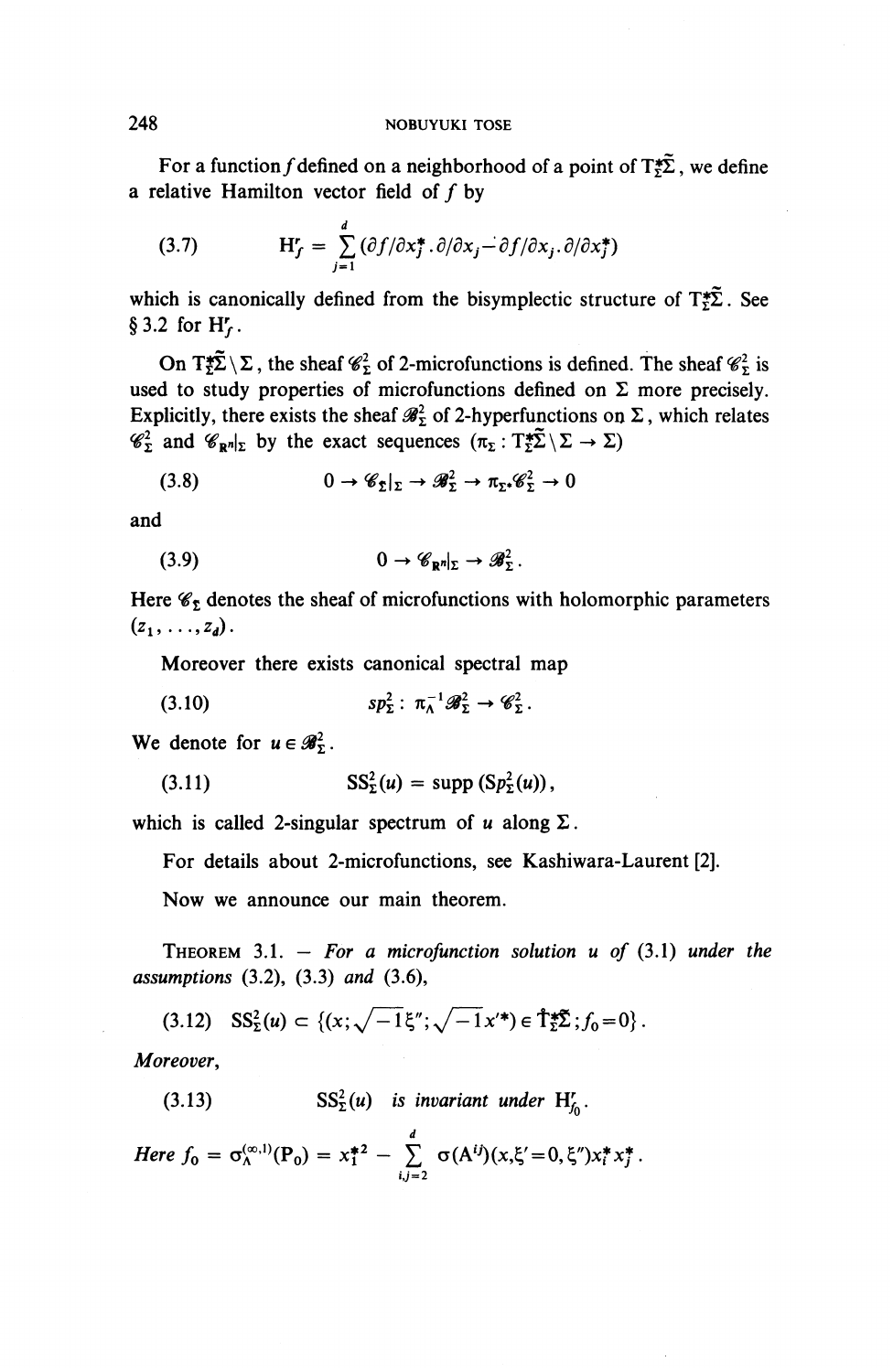Proof of theorem 3.1 will appear in  $§ 4$ .

**We** define the propagation cone for 2-microlocal singular support by

$$
(3.14) \quad \tilde{\Gamma}_{+} = \pi_{\Sigma}(\{\exp sH'_{f_{0}})(0;\sqrt{-1} \, dx_{n}; \sqrt{-1} \, x'^{*} \, dx'); x_{1}^{*} > 0,
$$
\n
$$
f_{0}(0;\sqrt{-1} \, dx_{n}; \sqrt{-1} \, x'^{*} \, dx') = 0, s \geq 0\}).
$$

Here  $\tau = (0;\sqrt{-1} dx_n;\sqrt{-1}x'^* dx')$  denotes a point of  $\pi^{-1}_2(0,\sqrt{-1} dx_n)$ and  $\exp(s\Theta)(\tau)$  denotes the exponential map for a vector field  $\Theta$  starting from  $\tau$ .

**We** give a theorem of microlocal Holmgren type for (3.1).

**THEOREM 3.2.** – *There exists a neighborhood*  $\Omega$  *of*  $\rho_0 = (0, \sqrt{-1} dx_n)$ in  $\sqrt{-1}\mathbf{T}^*\mathbf{R}^n$  such that for any microfunction solution u of (3.1),

(3.15)  $\Omega \cap SS(u) \cap (\tilde{\Gamma}_{+} \setminus {\rho_{0}}) = \emptyset$ 

implies

$$
(3.16) \t\t SS(u) \not\ni \rho_0.
$$

Theorem 3.2 is an easy consequence of theorem 3.1 when we consult the exact sequences (3.8) and (3.9).

### **3.2. Theorems in invariant form.**

We consider a microdifferential equation  $Pu = 0$  defined in a neighborhood of  $\rho_0 \in \sqrt{-1}T^*R^n$  that satisfies the conditions (1.1), (1.2), (1.3) and (1.4). We give theorems about P that can be reduced to theorem 3.1 and theorem 3.2.

Let

(3.17) 
$$
\Sigma = \{ \rho \in \sqrt{-1} \mathrm{T}^* \mathbf{R}^n; p(\rho) = 0, dp(\rho) = 0 \}
$$

and  $\Lambda$  be a complexification of  $\Sigma$  in  $T^*C^n$ .  $\tilde{\Sigma}$  is the union of all bicharacteristic leaves of  $\Lambda$  issued from  $\Sigma$ . Then we have an isomorphism

(3.18) 
$$
H_{\Sigma}: T_{\Sigma}^{\ast} \tilde{\Sigma} \simeq T_{\Sigma}(\sqrt{-1}T^{\ast}R^{n})
$$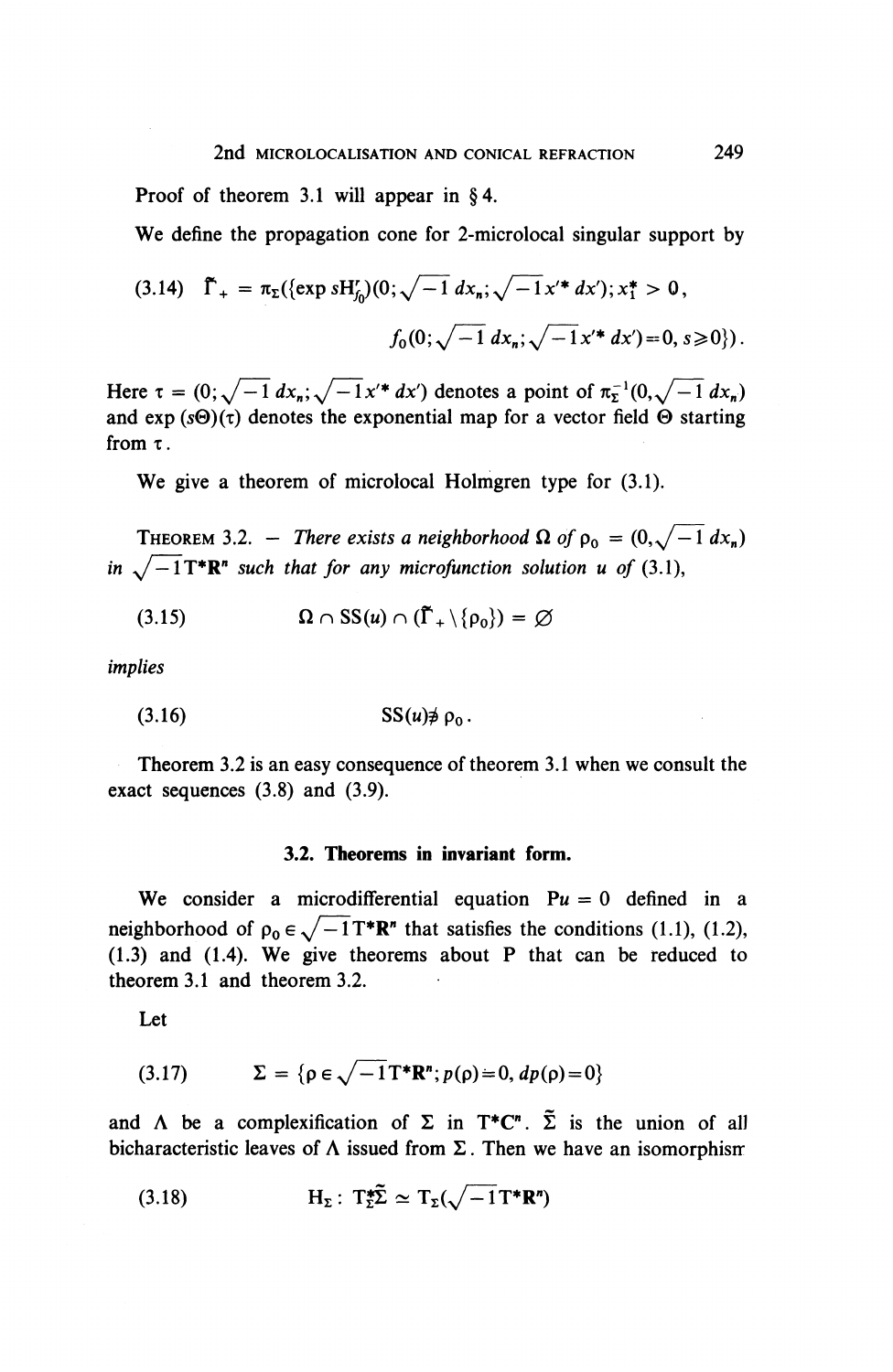through the Hamiltonian isomorphism  $H : T^*T^*C^n \simeq TT^*C^n$ . Take a point  $\rho \in \Sigma$  and put for  $\tau \in T^*_{\Sigma} \tilde{\Sigma}|_{p}$ 

(3.19) 
$$
p_{\Sigma}(\tau) = \langle \text{Hess}(p)(\rho), H_{\Sigma}(\tau), H_{\Sigma}(\tau) \rangle.
$$

We remark that  $p_{\Sigma}$  is well defined as a function on  $T^*_{\Sigma} \tilde{\Sigma}$ .

 $\Sigma$  [resp.  $T_{\Sigma}^{*}\tilde{\Sigma} \setminus \Sigma$ ] is endowed with the sheaf  $\mathscr{B}_{\Sigma}^{2}$  [resp.  $\mathscr{C}_{\Sigma}^{2}$ ] of 2-hyperfunctions [resp. 2-microfunctions]. Moreover  $\mathscr{B}_{\Sigma}^2$  and  $\mathscr{C}_{\Sigma}^2$  satisfy the same properties listed in § 3.1.

Because

$$
(3.20) \t\t\t p_{\Sigma} = \sigma_{\Lambda}^{(\infty,1)}(\mathbf{P}_{0})
$$

in case  $P = P_0$ , we have

THEOREM 3.3.  $-$  Let u be a microfunction solution of  $Pu = 0$  defined in *a neighborhood of* po. *Then*

(3.21) 
$$
SS_{\Sigma}^{2}(u) \subset \{(\rho,\tau) \in T_{\Sigma}^{*}\tilde{\Sigma} \setminus \Sigma; p_{\Sigma}(\rho,\tau) = 0\}.
$$

*Moreover*

 $(3.22)$  SS<sub>2</sub><sup>2</sup>(*u*) is invariant under H<sup>r</sup>( $p<sub>2</sub>$ ). Here H<sup>r</sup>( $p<sub>2</sub>$ ) is the relative *Hamiltonian vector field of*  $p<sub>\Sigma</sub>$  defined in § 3.2. (See also Remark 3.5 below.)

**We** set

(3.23) 
$$
\Gamma_{\rho_0} = \{ \tau \in T_{\Sigma}^* \tilde{\Sigma} \mid_{\rho_0}; p_{\Sigma}(\rho_0, \tau) = 0, \tau \neq 0 \}
$$

which consists of two conic sets  $\Gamma_+$  and  $\Gamma_-$  in  $(T^{\star}_{\Sigma})|_{p}$ . We define the propagation cone for 2-microlocal singular support by

(3.24)  $\tilde{\Gamma}_+ = \pi_{\Sigma}(\{\exp(sH^r(p_{\Sigma}))(\rho_0,\tau);\tau \in \Gamma_+, s \geq 0\}).$ 

Here  $exp(s\Theta)(\rho,\tau)$  denotes the flow of a vector field  $\Theta$  starting from  $(\rho,\tau)$ and  $\pi_{\Sigma}:T^{\ast}\tilde{\Sigma}\setminus\Sigma\to\Sigma$ .

THEOREM 3.4. – There exists an open neighborhood  $\Omega$  of  $\rho_0$  in  $\sqrt{-1}T^*R^n$  such that for a microfunction solution of Pu = 0

(3.25)  $\Omega \cap \text{supp } (u) \cap (\tilde{\Gamma}_+ \setminus {\rho_0}) = \varnothing$ 

*implies* supp  $(u) \not\equiv \rho_0$ .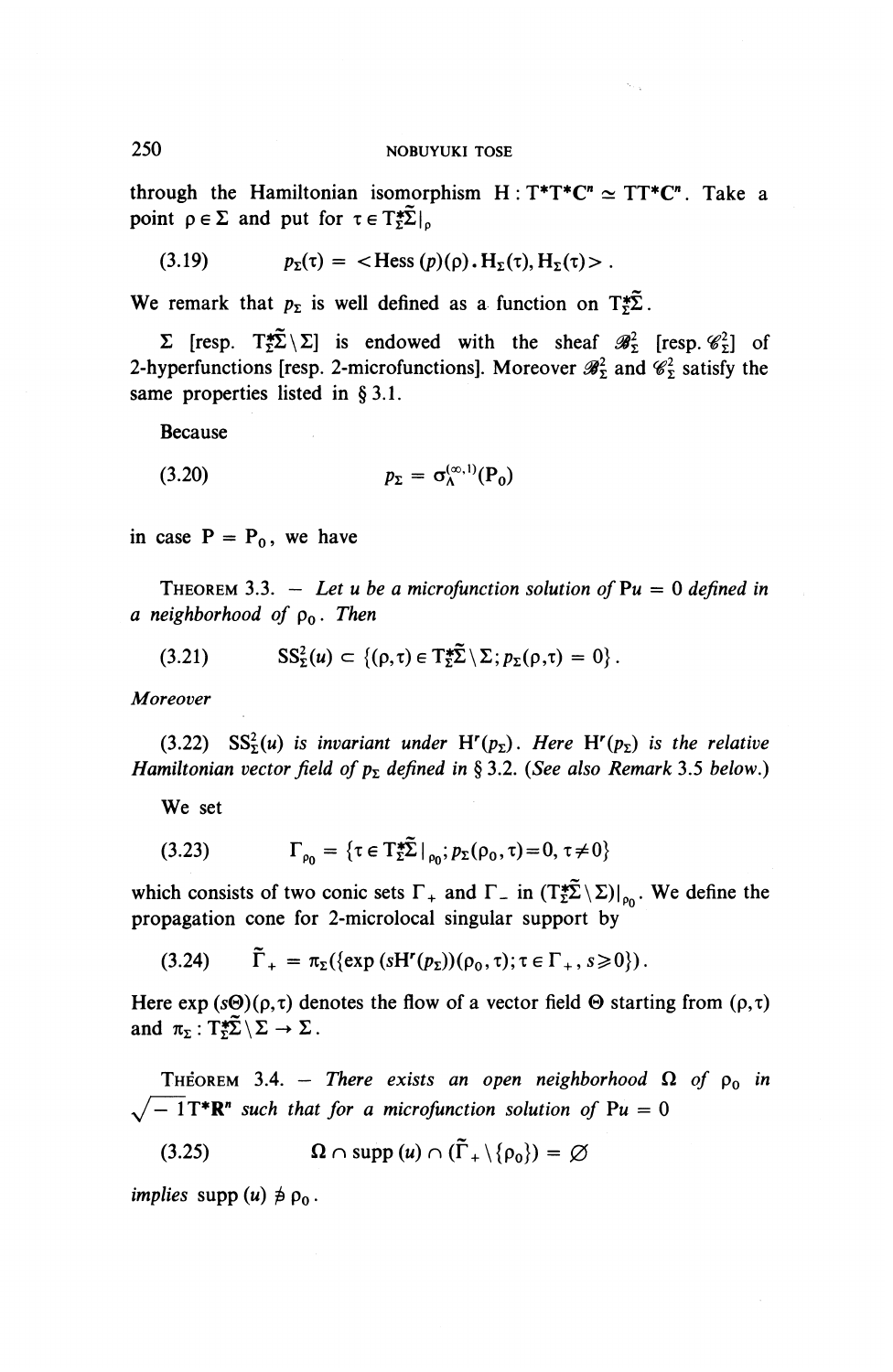*Remark* 3.5. — The relative Hamiltonian vector fields are also constructed in the following way. We have the identification

$$
(3.26) \t\t T_{\Sigma}^{\ast} \tilde{\Sigma} \simeq \cup T^{\ast} T \Gamma
$$

where the union in the right side is taken for all bicharacteristic leaves of  $\Sigma$ . Take any  $\Gamma$  and put

$$
p_{\Gamma} = p_{\Sigma}|_{\Upsilon^* \Gamma}.
$$

We remark that for a function f defined in an open subset of  $T_z^* \tilde{\Sigma}$ ,  $H'_f$  is tangent to T\*F and

$$
(3.28) \t\t H'_f|_{T^* \Gamma} = H_{\Gamma}(d(f|_{T^* \Gamma})).
$$

Here  $H_{\Gamma}$  is the Hamiltonian isomorphism  $T^*T^*\Gamma \to TT^* \Gamma$ . Thus we may say

 $SS_{\Sigma}^2(u)$  is invariant under H<sub>r</sub>(dp<sub>r</sub>)

in theorem 3.3.

*Remark* 3.6. **- We** set

(3.29) 
$$
\Gamma'_{\rho_0} = \{ \tau \in T^*_{\Sigma} \tilde{\Sigma} |_{\rho_0}; p_{\Sigma}(\rho_0, \tau) \geq 0 \},
$$

which consists of two solids  $\Gamma'_+$  and  $\Gamma'_-$  in  $T^*_{\Sigma} \tilde{\Sigma}_{\rho | \rho_0}$ . P. Laubin [5] showed that in the situation of theorem 3.4,

$$
(3.30) \hspace{1cm} \Omega \cap \text{supp } (u) \cap (\tilde{\Gamma}'_+ \setminus \{\rho_0\}) = \varnothing
$$

implies supp  $(u) \neq \rho_0$ . Here

$$
(3.31) \qquad \tilde{\Gamma}'_{+} = \pi_{\Sigma}(\{\exp{(sH'_{p_{\Sigma}})}(\rho_{0},\tau);\tau\in\Gamma'_{+},s\geq 0\}).
$$

We remark that  $\tilde{\Gamma}_+$  in (3.24) is the boundary of  $\Gamma'_+$ .

*Remark* 3.7. — Using Microlocal Study of Sheaves [14] developed by M. Kashiwara and P. Schapira, we can prove the same results of § 3 without the assumption (1.4). See N. Tose [13], where systems of microdifferential equations, with conical refraction are treated.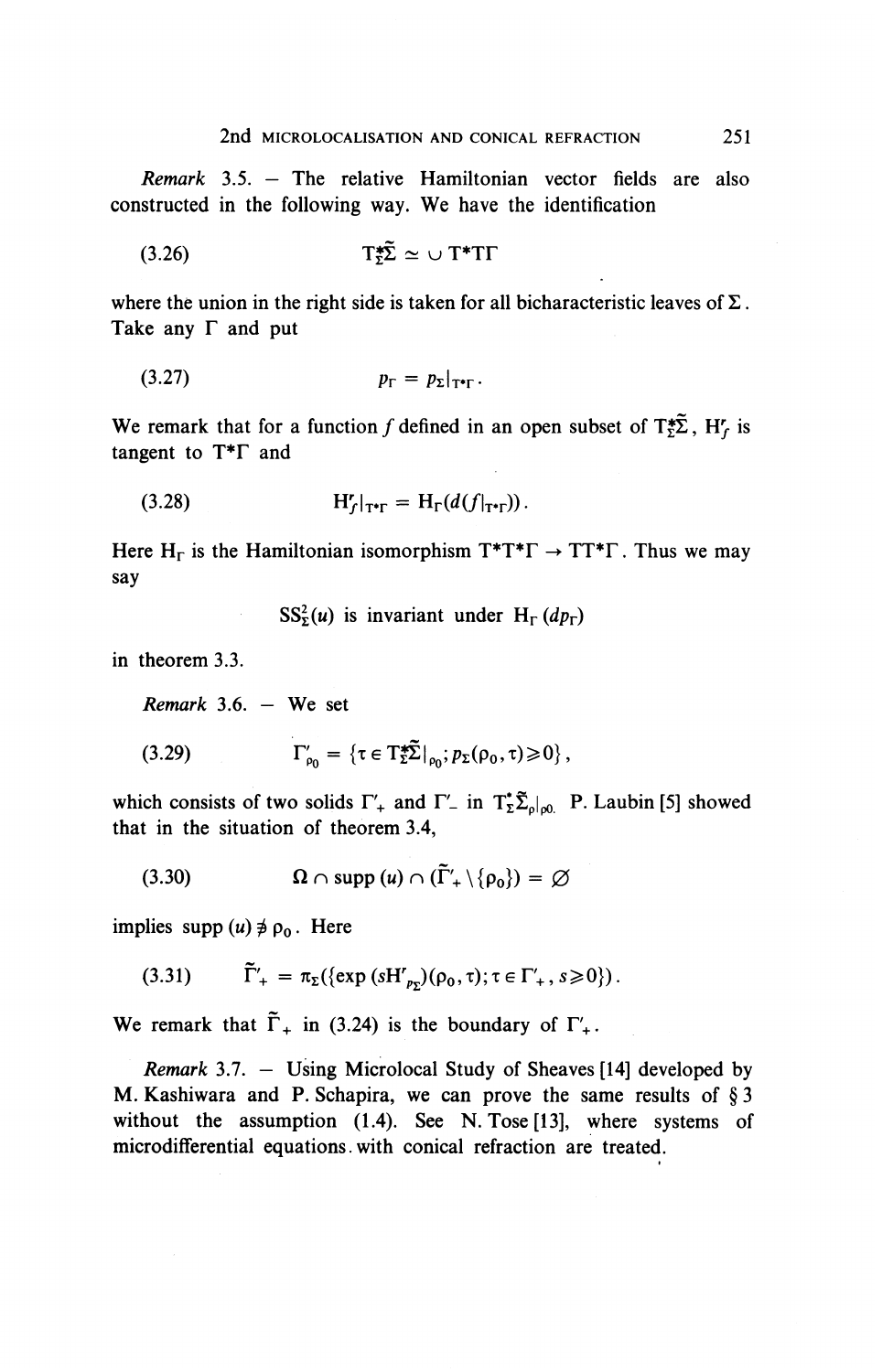**4. Proof of the main theorem** [proof of theorem 3.1].

We take a coordinate of  $T_A^*\tilde{\Lambda}$  as  $(z;\zeta'' dz''; z'^* dz')$  where  $(z,\zeta'' dz'')$ denotes a point of  $\Lambda$  and  $z^* \in \mathbb{C}^d$ .

We regard P<sub>0</sub> as a 2-microdifferential operator defined in a neighborhood of  $\tau_0 \in \pi_A^{-1}(\rho_0)$  in  $T_A^*\tilde{\Lambda}$  where  $\sigma_A^{(\infty,1)}(P_0)(\tau_0) = 0$ .

We may assume  $z_i^* \neq 0$  at  $\tau_0$ . Then 2-microlocally it is enough to consider the equation

(4.1) 
$$
P_1 u = D_d^{-1} P_0 u = 0.
$$

Here we remark that

$$
\mathbf{P}_1 \in \mathscr{E}_{\Lambda}^{2,(\infty,1)}[1,1].
$$

First we construct a homogeneous bicanonical transformation  $\varphi$ , which transforms  $\sigma_{\lambda}^{(\infty,1)}(P_1)$  into  $z_1^*$ .

We put  $q = (z'', \zeta'' \, dz'')$ . Then  $(z', z'^{*}; q)$  denotes a point  $(z',z'',\zeta''\,dz''; z'^*\,dz') \in T^*_A\tilde{\Lambda}$ . We take  $\tilde{z}' \in \mathbb{C}^d$  and its dual variables  $\tilde{z}'^* \in \mathbb{C}^d$ . We define locally in  $T^* C^d \times T^* A$ 

$$
(4.3) \quad Z = \{ (\tilde{z}', \tilde{z}'^*; z', z'^*; q); z_1 = \tilde{z}_1 = 0, \ z_j = \tilde{z}_j \ (2 \leq j \leq d), \n\tilde{z}_1^* = f(z', z'^*; q), \ z_j^* = -\tilde{z}_j^* \ (2 \leq j \leq d) \}.
$$

Here  $f=\sigma_{\Lambda}^{(\infty,1)}(P_1)$ .

We integrate Z along the integral curves of relative Hamilton vector field.

(4.4) 
$$
H'_{F} = \partial/\partial \tilde{z}_{1} - H'_{f} \quad (F = \tilde{z}_{1}^{*} - f).
$$

Then we obtain a locally defined  $2n$  dimensional submanifold  $\tilde{Z}$  of  $T^*C^d \times T^*\tilde{\Lambda}$ . It is easy to show  $(z',z'^*,q)$  is a coordinate of  $\tilde{Z}$ . When we write

- (4.5)  $\tilde{Z} = {\tilde{z}^{\prime} = \tilde{z}^{\prime}(z^{\prime},z^{\prime*},q), \tilde{z}^{\prime*} = \tilde{z}^{\prime*}(z^{\prime},z^{\prime*},q)}$
- $(4.6)$   $(z',z'^*,a) \xrightarrow{\phi} (\tilde{z}'(z',z'^*,a), \tilde{z}'^*(z',z'^*,a),a)$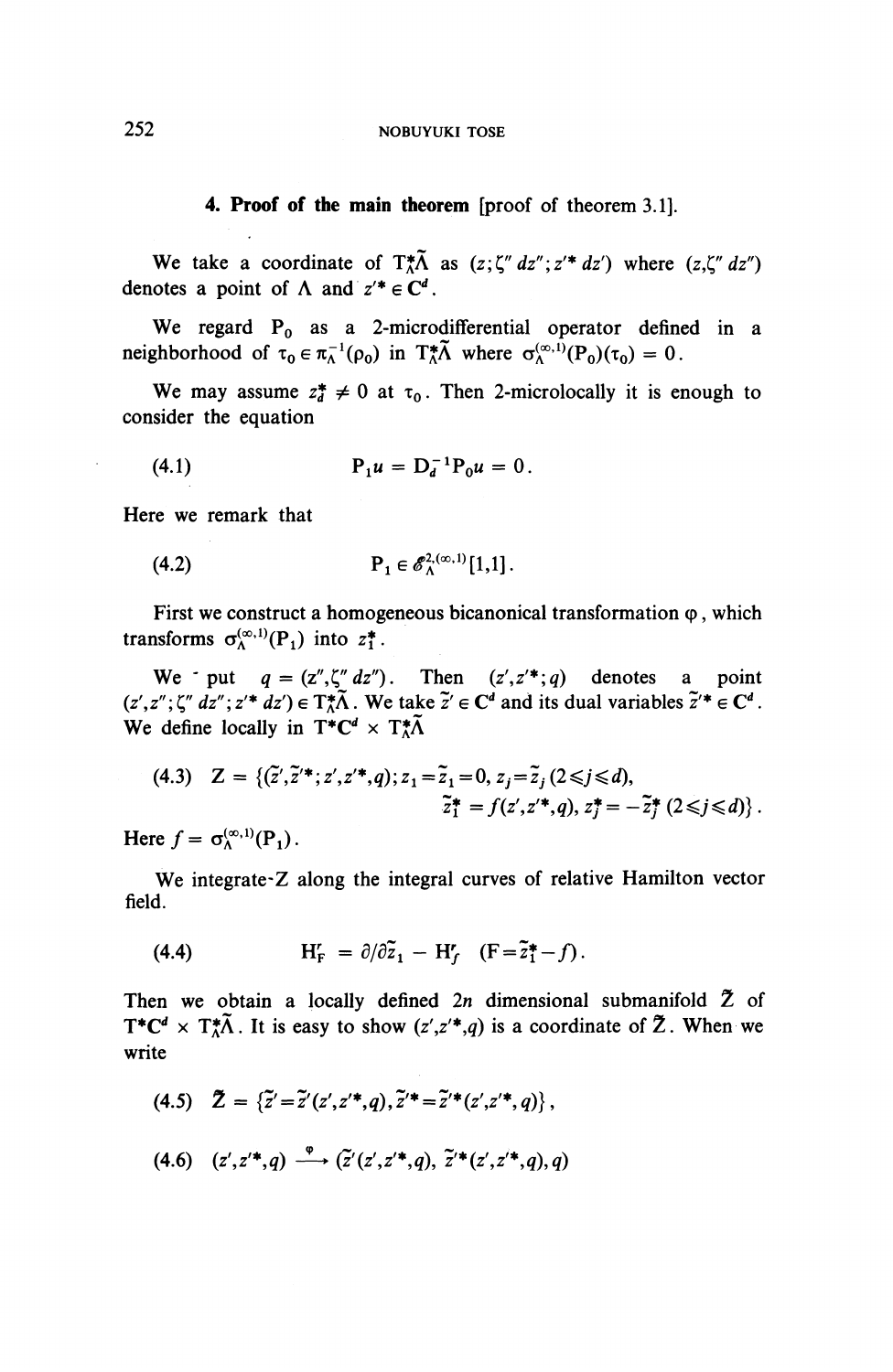defines a homogeneous bicanonical transformation. Moreover

(4.7) 
$$
\tilde{z}_1^*(z',z'^*,q) = f.
$$

We quantized the transformation  $\varphi$  obtained above. Then the equation (4.1) is transformed into

$$
(4.8) \t\t\t\tP_2 u = 0
$$

defined in a neighborhood of  $\tau_1 = (0, \sqrt{-1} dx_n, \sqrt{-1} dx_d) \in T_A^* \tilde{\Lambda}$ , where

$$
\sigma_{\Lambda}^{(\infty,1)}(\mathbf{P}_2) = z_1^*
$$

**and**

(4.10) 
$$
P_2 \in \mathscr{E}_{\Lambda}^{2,(\infty,1)}[1,1].
$$

Using the preparation theorem for  $\mathscr{E}_{\lambda}^{2,(\infty,1)}$ , P<sub>2</sub> is written as

(4.11)  $P_2 = Q(D_1 + B(x,D'))$ 

with  $D' = (D_2, \ldots, D_n)$ . Here

(4.12) Q is **inversible** at 
$$
\tau_1
$$

and

(4.13) 
$$
S(B) = \{(j,i); B_{ij} \neq 0\} \subset \{(j,i); j \leq 1, i \geq j, i \geq 2j\}.
$$

The right side of (4.13) is drawn in figure 4.1.



Figure 4.1.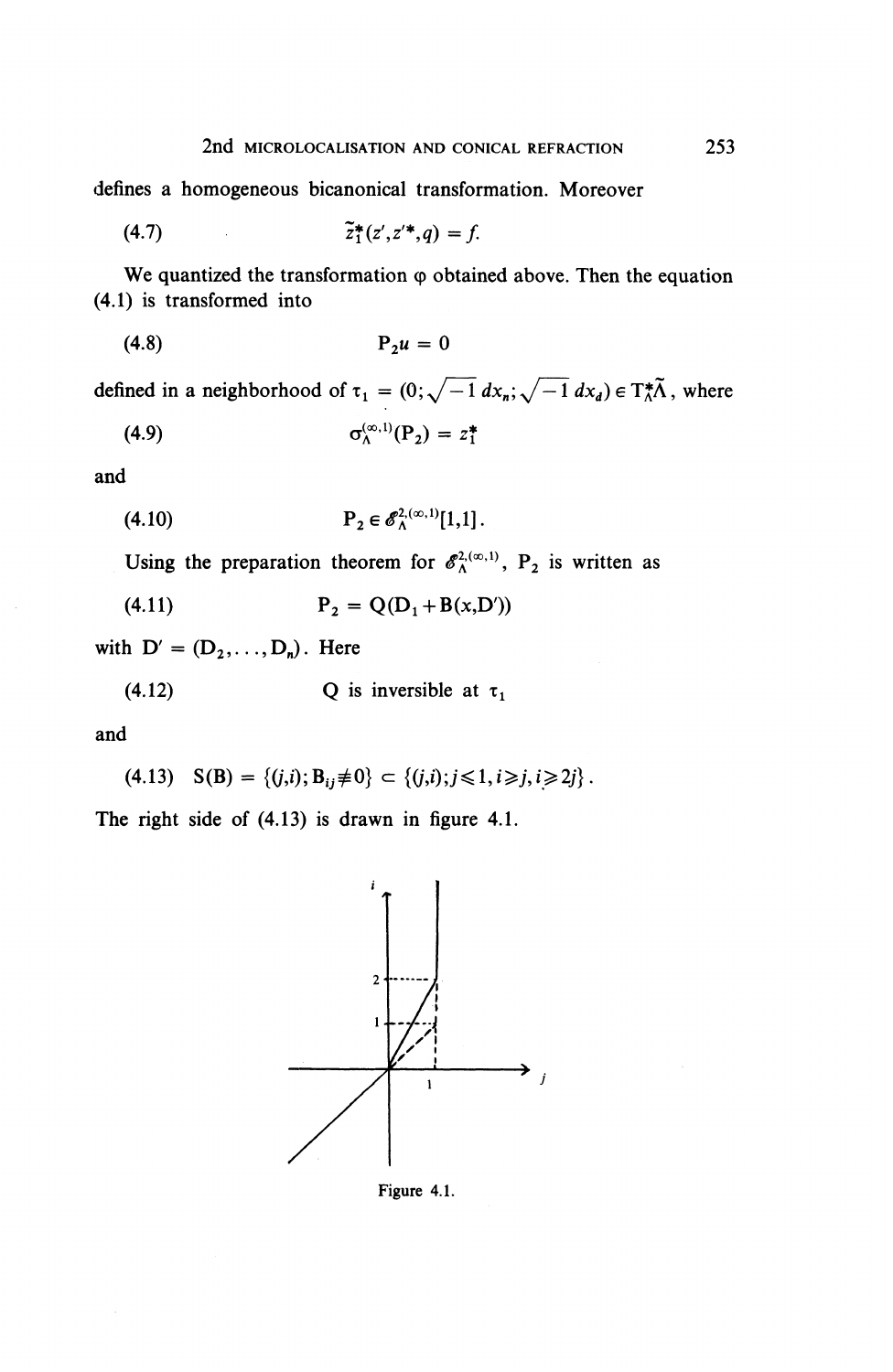By  $(4.11)$  and  $(4.12)$ , we may assume from the beginning

(4.14) 
$$
P_2 = D_1 + B(x, D')
$$

under the assumption (4.13).

We find  $R(x,D') \in \mathscr{E}_{\Lambda}^{2,\infty}$  satisfying

$$
(4.15) \qquad \qquad P_2R(x,D') = R(x,D')D_1
$$

and

(4.16) **R** is invertible at 
$$
\tau_1
$$
.

In the same way as Sato-Kawashiwara [9], we define formally  $R = \sum_{i \ge 0} R^{(i)}(x, D')$  by finding  $\{R^{(i)}\}$  recursively as follows :

$$
\mathbf{R}^{(0)} \equiv 1.
$$

$$
(4.18) \quad \partial/\partial z_1 \, . \, \mathbf{R}^{(l)}(z, \mathbf{D}') = \mathbf{B}(z, \mathbf{D}') \mathbf{R}^{(l-1)}(z, \mathbf{D}') (l \geq 1) \, .
$$

$$
(4.19) \quad \mathbf{R}^{(l)}(z,\mathbf{D}')|_{z_1=1} = 0 \ \ (l \geq 1).
$$

 ${R^{(0)}}$  are given in an explicit manner by (4.20)  $\mathbf{R}^{(l)} = \int_{0}^{x_l} \mathbf{B}(s_l,\hat{x},D') \int_{0}^{s_l} \mathbf{B}(s_{l-1},\hat{x},D')$ ...  $\int_{0}^{s_2}$  $\ldots \int_0^2 B(s_1, \hat{x}, D') ds_1 \ldots ds$ 

with  $\hat{x} = (x_2, \ldots, x_n)$ .

Since the coefficients of  $B(x, D')$  are holomorphic, we may assume  $R^{(l)}$  is given by

(4.21) 
$$
\int_{V_l} \ldots \int B(s_l, \hat{x}, D') \ldots B(s_1, \hat{x}, D') ds_1 \ldots ds_l.
$$

Here  $V_t$  denotes a real *l*-dimensional simplex whose volume is  $|x_1|^2/l!$ . We remark that

$$
(4.22) \quad \mathbf{S}(\mathbf{R}^{(0)}) = \{ (j,i); \mathbf{R}_{ii}^{(l)} \neq 0 \} \subset \{ (j,i); j \leq l, i \geq j, i \geq 2j \}.
$$

We put for  $l \in N$ 

$$
(4.23) \t\t \mathscr{E}_{\Lambda}\langle l \rangle = \left\{ \mathbf{P} \in \mathscr{E}_{\Lambda}^{2,(2,1)}[2l,l]; \mathbf{P}_{ij} \equiv 0 \quad i < j \right\}.
$$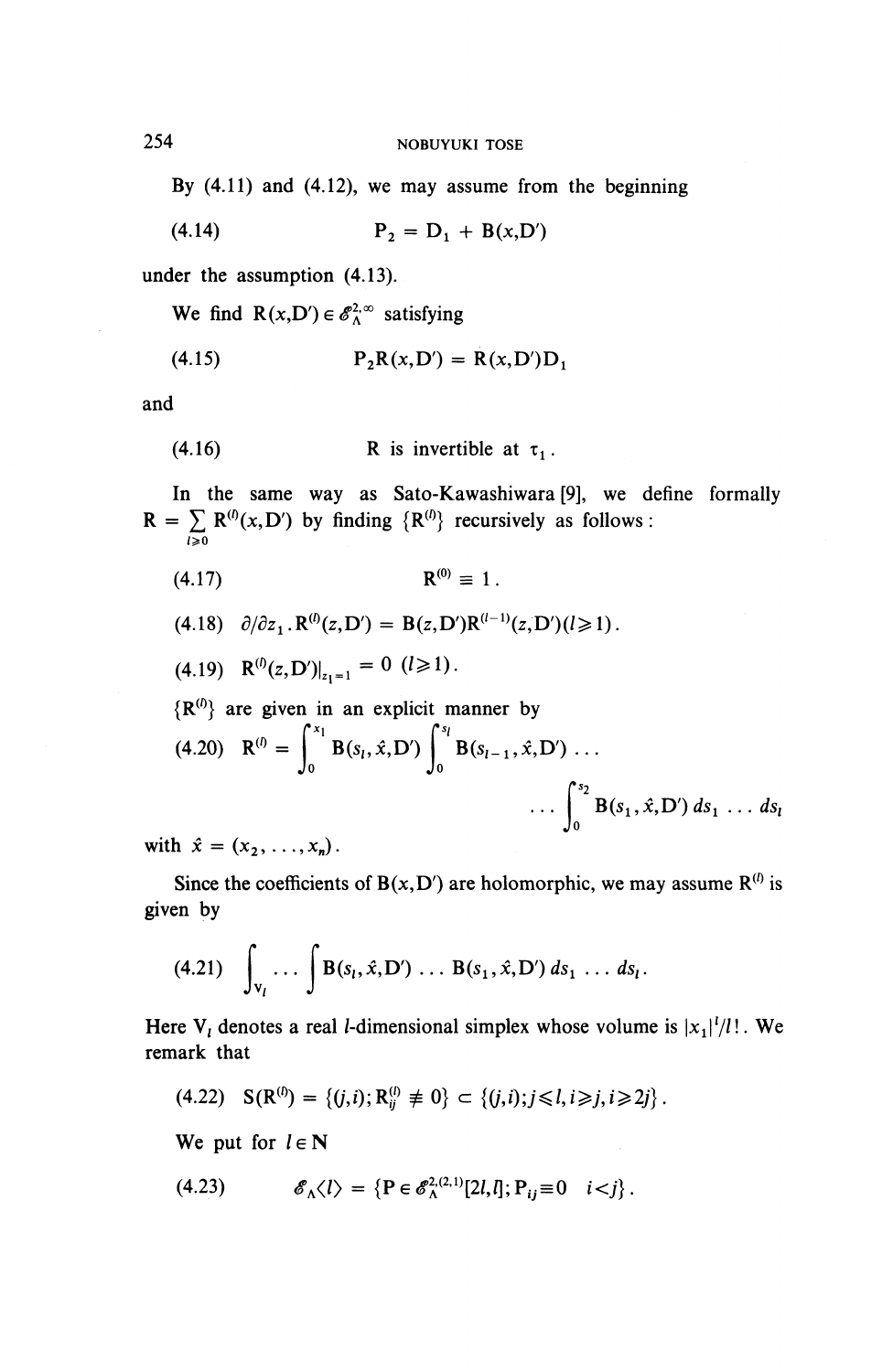Then we have for  $l, l' \in \mathbb{N}$ 

$$
(4.24) \t\t\t\t\t\delta_{\Lambda} \langle l \rangle \delta_{\Lambda} \langle l' \rangle \subset \delta_{\Lambda} \langle l + l' \rangle.
$$

**We** remark that

$$
(4.25) \t\t R^{(l)} \in \mathscr{E}_{\Lambda} \langle l \rangle \quad (l \ge 1)
$$

**and**

(4.26) B€^<I> .

To prove the convergence for  $\Sigma_i$ ,  $\mathbb{R}^{(i)}$  in  $\mathscr{E}_{\lambda}^{2,\infty}$ , we define the Formal Norm for  $\mathscr{E}_{\Lambda}\langle l \rangle$ .

**DEFINITION** 4.1. - Let U be an open subset of  $T_A^*\tilde{\Lambda}$  and  $P = \sum P_{ij} \in \mathscr{E}_{\Lambda} \langle i \rangle$  (U). For a compact subset K of U, we define the Formal *u Norm for* **P** on **K** by

$$
r m \text{ for P on K by}
$$
\n
$$
(4.27) \quad N_K^{(i)}(\mathbf{P}, s, t) = \sum_{i', j', \alpha, \beta} \frac{2(2(n+d))^{j'}(-j')!}{(-j' + |\alpha|)!(-j' + |\beta|)!} \sup_{\mathbf{K}} |P_{2i+j', l+j}^{\alpha, \beta}|
$$
\n
$$
= \sum_{i, k, \alpha, \beta} \frac{2(2(n+d))^{j+k-1}(l-i-k)!}{(l-i-k+|\alpha|)!(l-i-k+|\beta|)!} \sup_{\mathbf{K}} |P_{i,i+k}^{\alpha, \beta}|
$$
\n
$$
s^{4l-2i+|\alpha_1|+|\beta_1|}t^{-2l-2k+|\alpha_2|+|\beta_2|}
$$

*where*

and

$$
P_{ij}^{\alpha,\beta} = (\partial/\partial z'^*)^{\alpha_1} (\partial/\partial \zeta'')^{\alpha_2} (\partial/\partial z)^{\beta} P_{ij}
$$

 $\beta = (\beta_1, \beta_2) \in \mathbb{Z}^d \times \mathbb{Z}^{n-d}$ 

*Remark* 4.2. - For  $P_1 \in \mathscr{E}_\Lambda \langle l \rangle$  and  $P_2 \in \mathscr{E}_\Lambda \langle l' \rangle$ ,

 $(4.28)$   $N_{\mathbf{k}}^{(l+l)}(P,P_2,s,t) < N_{\mathbf{k}}^{(l)}(P_2,s,t)N_{\mathbf{k}}^{(l)}(P_1,s,t).$ 

**We** can prove the formula above by modifying theorem 2.4.9 of Y. Laurent [4].

*Remark* 4.3. – For  $P \in \mathscr{E}_{\Lambda} \langle l \rangle$  (U) and a compact subset K of U, there exists a positive number C such that

$$
N_K^{(i)}(P,s,t) \text{ converges on }\left\{(s,t); 0<|t|<\frac{1}{C}|s|^2<\left(\frac{1}{C}\right)^2\right\}.
$$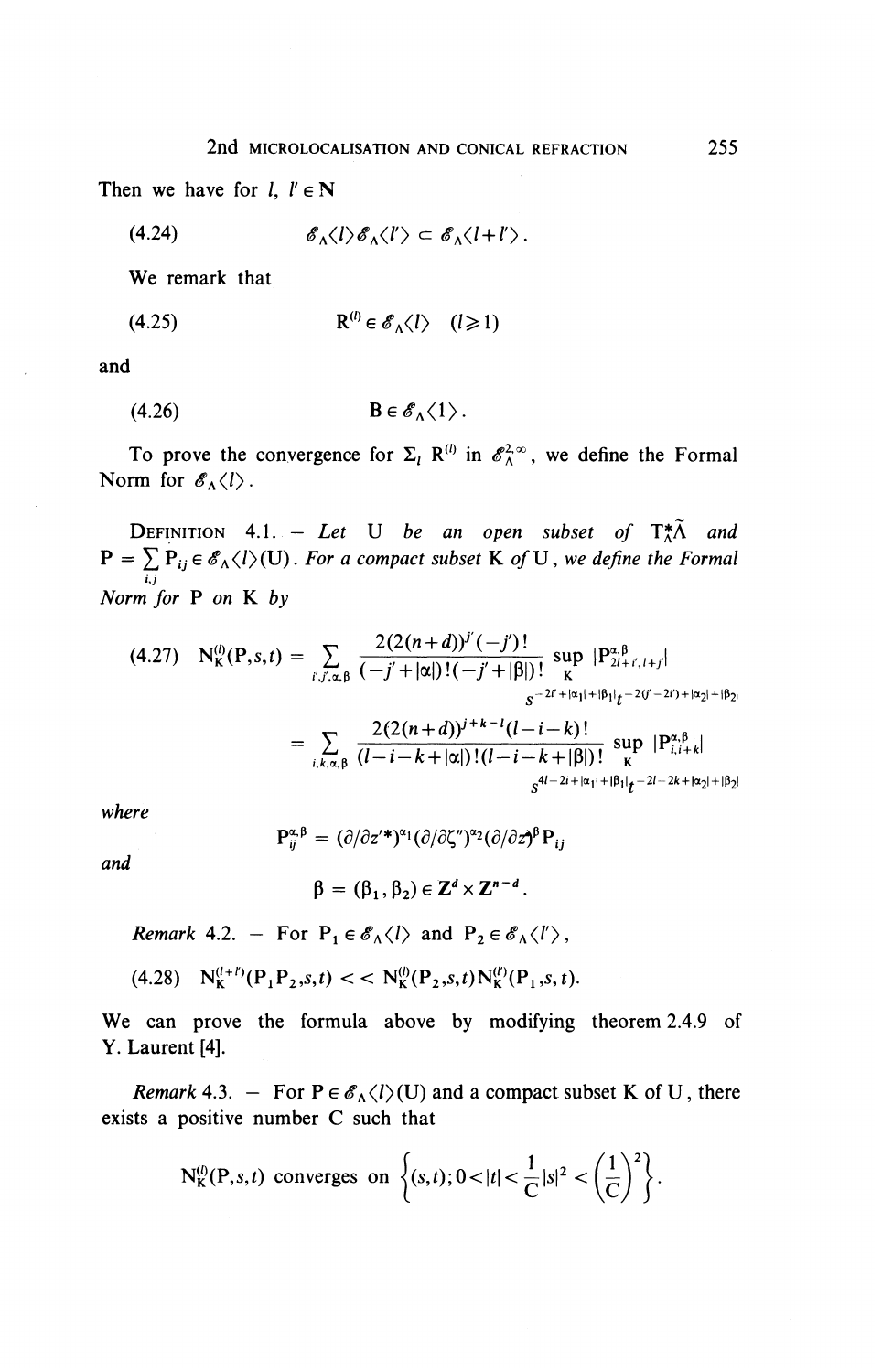Moreover  $N_K^{(l)}(P_1, s, t)$  is bounded on

$$
\{(s,t); |t/s^2| = \eta, |s| < \eta\}
$$

for sufficiently small  $\eta > 0$ .

Now we go back to prove the convergence of  $\Sigma \cdot \mathbf{R}^{(l)}$ 

**We** put

(4.29) 
$$
\mathbf{R} = \Sigma \mathbf{R}_{i,i+k} \text{ and } \mathbf{R}^{(i)} = \Sigma \mathbf{R}_{i,j+k}^{(i)}
$$

Then we have the estimates on a compact neighborhood K of  $\tau_1$ 

$$
(4.30) \quad \sup_{\mathbf{K}} |\mathbf{R}_{i,i+k}^{(l)}| \leq B^{l}(l-i-k)!/2 \cdot 2(n+d))^{i+k-l}(t^{2}/s^{4})^{l} s^{2i} t^{2k}
$$

with

(4.31) 
$$
B = \sup_{K} |z_1|. N_K^{(1)}(A,s,t).
$$

**We** remark that

$$
(4.32) \qquad \{ (i,k); \mathbf{R}_{i,i+k} \neq 0 \} \subset \left\{ (i,k); k \leq 0, k \leq \frac{1}{2} i \right\}.
$$

(I) *Estimates for*  $R_{i,i+k}$  *in case i, k*  $\leq 0$ .

When  $i, k \leq 0$ , we have on K

$$
(4.33) \quad |R_{i,i+k}| \le (s^2/2(n+d))^i (t^2/2(n+d))^k
$$
  
\n
$$
\sum_{i} (t^2/s^4)^i (2(n+d))^{-1} B^i (l-i-k)! /l!
$$
  
\n
$$
\le (s^2/2(n+d))^i (t^2/2(n+d))^k
$$
  
\n
$$
\sum_{i\ge 0} (t^2 B/(2(n+d)s^4)^i \cdot 2^{i-i-k} (-i)! (-k)!
$$
  
\n
$$
= (4(n+d)/s^2)^{-i} (4(n+d)/t^2)^{-k}
$$
  
\n
$$
\sum_{i\ge 0} (t^2 B/(2(n+d)s^4)^i (-i)! (-k)!
$$

When we fix  $(s,t)$  so that  $N_K^{(1)}(A,s,t)$  converges and take K small enough, we can take a positive  $C_K$  satisfying

(4.34) 
$$
\sup_{K} |Ri, i+k| \leq C_{K}^{-i-k}(-i)!(-k)!.
$$

(II) *Estimates for*  $R_{i,i+k}$  *in case*  $k \le 0$ ,  $i > 0$ .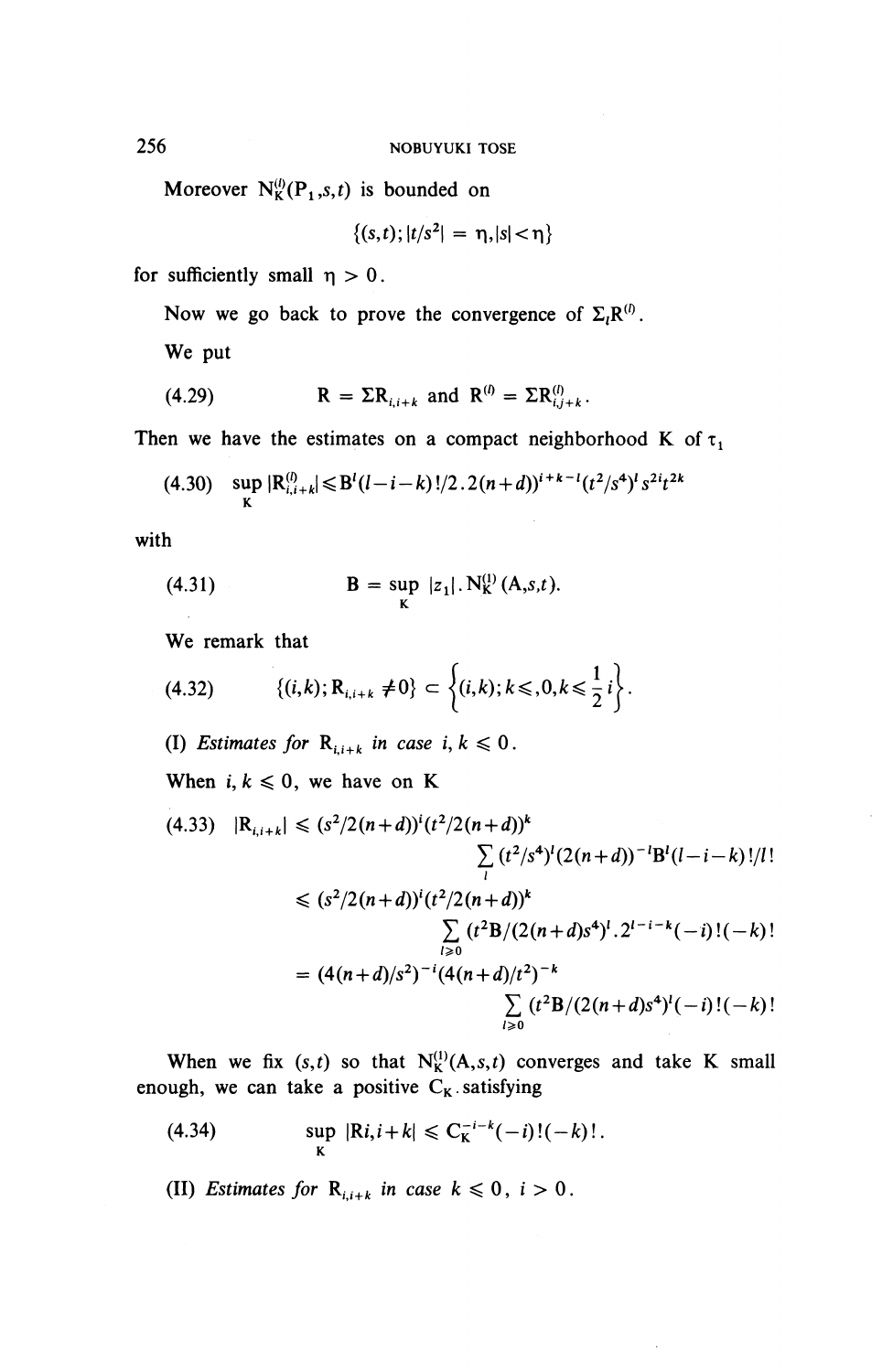We have on a compact neighborhood K of  $\tau_1$ 

$$
(4.35) \quad |R_{i,i+k}| \le (s^2/2(n+d))^i 2(2n+d)/t^2)^{-k}
$$
  
\n
$$
\sum_{l\ge 0} (t^2/s^4)^l (2(n+d))^{-1} B^l (l-i-k)! /l!
$$
  
\n
$$
\le (s^2/2(n+d))^i (2(n+d))/t^2)^{-k}
$$
  
\n
$$
\sum_{l\ge 0} (t^2/s^4)^l (2(n+d))^{-l} . B^l . 2^{l-i-k} (-k)! /i!
$$
  
\n
$$
= (s^2/4(n+d))^i (4(n+d)/t^2)^{-k}
$$
  
\n
$$
\sum_{l} (t^2 B/s^4 (n+d))^l (-k)! /i! .
$$

We move  $(s,t)$  on  $\{(s,t); t = \eta^2, s \leq \eta\}$  for small  $\eta$  and take K small enough so that

(4.36) 
$$
\eta^2 B/(n+d) \leq 1/2.
$$

Here we remark that B is uniformly bounded on  $\{(s,t)\text{; } t = \eta s^2, s \leq \eta\}$  if we take  $\eta$  small enough.

**Thus we have a positive** *C^* **for any positive e such that**

(4.37) 
$$
\sup_{\mathbf{K}} |\mathbf{R}_{i,i+k}| \leq \varepsilon^{i} \mathbf{C}_{\varepsilon,K}^{-k}(-k)!/i!.
$$

**By** the estimates (I) and (II), we conclude that

$$
(4.38) \t\t R(x, D') \in \mathscr{E}_{\Lambda}^{2, \infty}(U)
$$

for some neighborhood U of  $\tau_1$ . Thus we find  $R(x, D') \in \mathscr{E}_A^{2, \infty}(U)$  satisfiying

(4.39) 
$$
P_2(x, D)R(x, D') = R(x, D')D_1.
$$

We prove that  $R(x, D')$  is inversible. But we can verify it by applying the same argument of theorem 5.2.1 in chapter 2 of Sato-Kawai-Kashiwara [9].

To sum up, we have

THEOREM 4.4.  $-$  Let P<sub>2</sub> be a section of  $\mathscr{E}_{\Lambda}^{2,(\infty,1)}[1,1]$  in (4.14) defined in a *neighborhood of*  $\tau_1 = (0; \sqrt{-1} dx_i, \sqrt{-1} dx_i) \in T^*\tilde{\Lambda}$ *, with*  $\sigma^{(\infty,1)}(P_1) = z$ *. Then we can find an inversible section*  $R(x, D')$  *of*  $\mathscr{E}_{\Lambda}^{2,\infty}$  *defined in a neighborhood of* T, *satisfying*

(4.40) 
$$
P_2(x, D)R(x, D') = R(x, D')D_1.
$$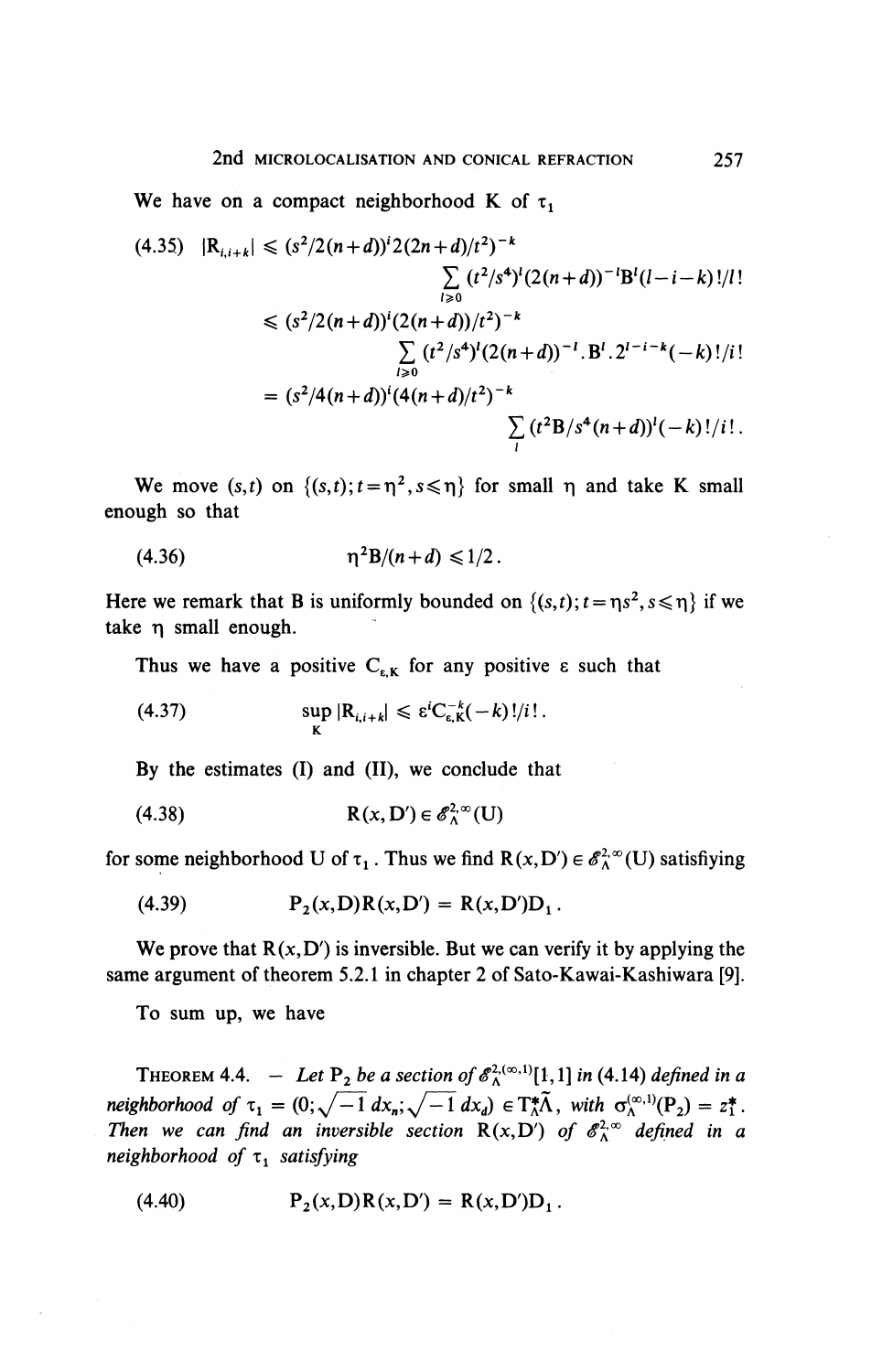By theorem 4.4 above, we can prove

THEOREM 4.5.  $-$  Let  $P_2$  be a 2-microdifferential operator in theorem 4.4 *and u be a section of*  $\mathscr{C}_{\Lambda}^2$  defined in a neighborhood of  $\tau_1$  Then

(4.41) 
$$
\text{supp } u \subset \{ (x; \sqrt{-1} \xi'' dx''; \sqrt{-1} x'^* dx'); x_1^* = 0 \}.
$$

*Moreover* supp *u* is invariant under  $\partial/\partial x_1$ .

*Proof. —* It is an easy consequence of theorem 4.4 and de Rham's theorem for  $C_{\Sigma}^2$  (q.e.d.).

Associated with

(4.42) 
$$
\varphi_{\mathbf{R}} = \varphi|_{T^*_{\mathbf{Z}}}\colon U \cap T^*_{\mathbf{Z}}\widetilde{\Sigma} \to U' \cap T^*_{\mathbf{Z}}\widetilde{\Sigma},
$$

we can construct an isomorphism

(4.43) 
$$
\Phi_{\mathbf{R}} : \mathscr{C}_{\Sigma}^2 \to \varphi_{\mathbf{R}}^{-1} \mathscr{C}_{\Sigma}^2
$$

by § 3.3.4 of Kashiwara-Laurent [2]. Moreover  $\Phi_R$  is compatible with  $\mathscr{E}_{\Lambda}^{\lambda,\infty}$ . module structure of  $\mathscr{C}_{\Lambda}^2$ .

Hence we can prove theorem 3.1 by theorem 4.5.

#### BIBLIOGRAPHY

- [1] R. COURANT, D. HILBERT, *Methods of Mathematical Physics,* vol. **II,** Interscience, 1962.
- [2] M. KASHIWARA, Y. LAURENT, Theoremes d'annulation et deuxieme microlocalisation, *Prepublications d'Orsay,* Univ. Paris-Sud, 1983.
- [3] M. KASHIWARA, T. OSHIMA, Systems of differential equations with regular singularities and their boundary value problems, *Ann. of Math.,* 106 (1977), 145-200.
- [4] Y. LAURENT, *Theorie de la deuxieme microlocalisation: operateurs 1-microdifferentiels.* Thesis presented to Univ. Paris-Sud, Centre d'Orsay, 1982; published by Birkhauser as Progress in Math. No 53.
- [5] P. LAUBIN, Thesis presented to Univ. Liège, 1983.
- [6] P. LAUBIN, Réfraction conique et propagation des singularités analytiques, *J. Math. pures et appl.,* 63 (1984), 149-168. (See also a note in Sem. de Vaillant, Univ. Paris VI, 1982.)
- [7] D. LUDWIG, Conical refraction in crystal optics and hydromagnetics, *Comm. in Pure and Appl. Math.,* 14 (1961), 113-124.
- [8] R. MELROSE, G. UHLMANN, Microlocal structure of involutive conical refraction, *Duke Math. J.,* 46 (1979), 571-582.